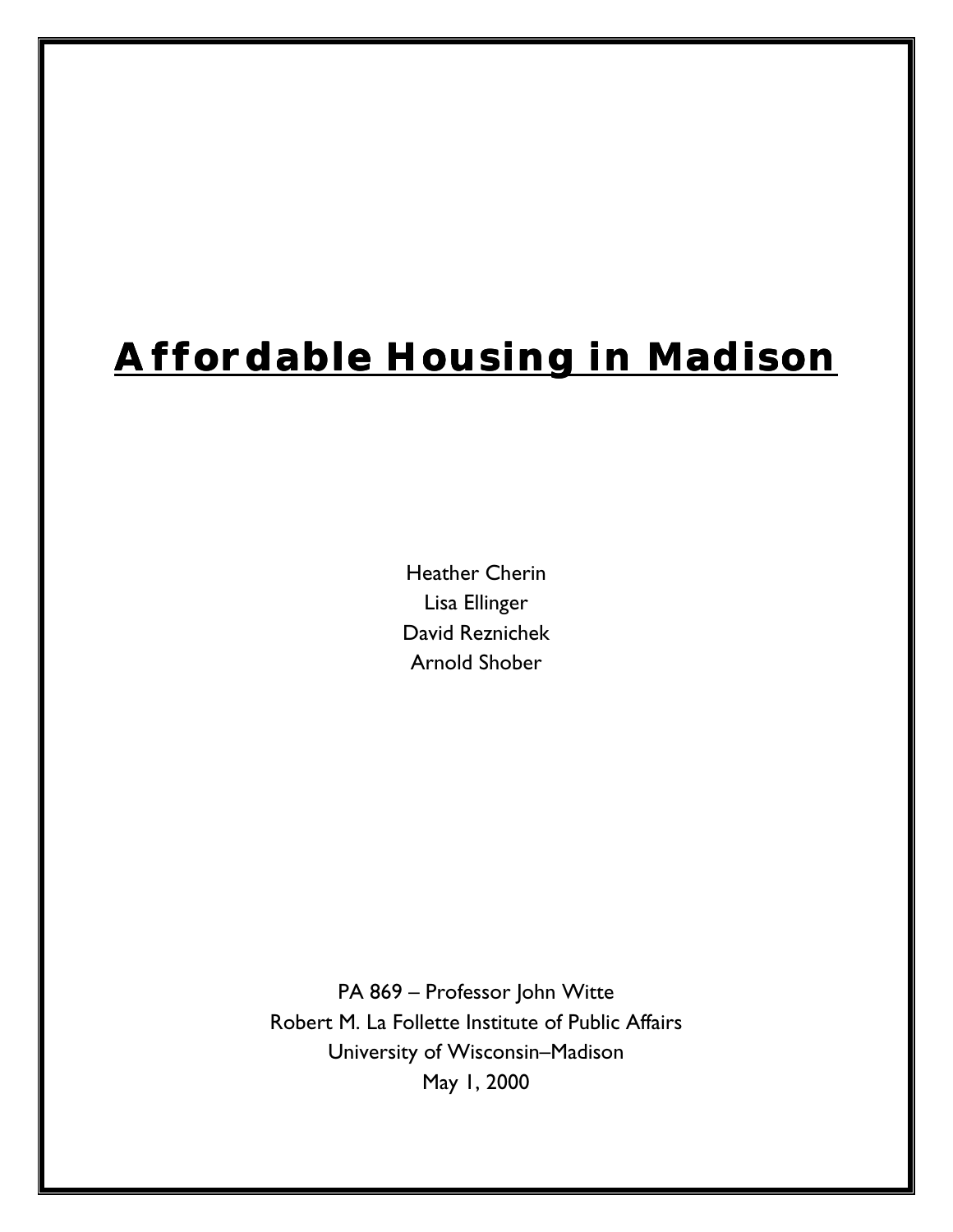### **Introduction**

The discussions regarding affordable housing in the City of Madison are a microcosm of an ongoing and controversial national debate. The growing scarcity of housing available for the low-income segment of our population is part of a national trend in which the cost of housing is increasing at a rate that is outpacing that of income.

According to recent U.S. Department of Housing and Urban Development (HUD) estimates, since 1996, the number of apartments nationwide that rent for \$300 or less (per month) has decreased by 900,000 units. In the same time period, waiting lists for the limited supply of federally subsidized housing increased 50 percent, and the wait for vouchers has climbed up to 10 years in major cities across the nation (*Business Week,* Public Housing Finally Gets it Right, 4/19/99, Issue 3625, p 124).

A record 5.3 million people earn less than \$20,000 per year and 12.5 million people are either paying more than half their income in rent or living in substandard conditions. Forty-three percent of renters cannot afford the national median-priced two-bedroom apartment at \$576 per month *(Milwaukee Journal Sentinel*, 9/19/99*).* To do so, the wage earner would need to be a full-time employee earning \$11.08 hourly, which is more than twice the federal minimum wage.

Our group examined the affordable housing situation in Madison using selected variables from 1990 Census Data (provided by the City of Madison Department of Planning and Development)*.* Specifically, we focused on the supply and demand for affordable housing. We then mapped out where affordable housing exists in Madison with respect to the low-income population. This report describes the methodology for our analysis, our findings, current housing programs and initiatives in Madison, and model housing programs being developed elsewhere. The goal of this report is to establish data and analysis measures that will allow the city to reexamine the state of affordable housing in Madison with the 2000 census data.

### **Census Variables, Methodology, and Findings**

Race, age, and poverty were identified as key demographic variables for the analysis. We determined the stock of affordable housing for three income categories: low household income, moderately low household income, and very low household income. Finally, we identified the mismatches, or affordable housing gap, where the demand for affordable housing exceeds supply. All analysis was based on "block group" level census data, or population groupings of approximately 1,000 people.

Maps depicting the identified block groups are in Appendix A. A more detailed description of the census data variables can be found in Appendix B.

### **Race**

We identified block groups of "high minority concentration," which is defined as three times the city average minority population. The average for the City of Madison is 9.19%; high concentration is 27.57%.

Seven block groups fit this criteria, representing 25% of the city's minority population. Concentration ranged from 31.3% to 52.4% of persons in the block group

### **Age**

We identified block groups of high elderly concentration (65 and over), indicating possible special needs housing. We used the same methodology established for the minority population. In addition, we specified that to be included in our analysis, the block group had to contain a minimum of 100 households.

Three block groups fit this criteria, representing 10% of Madison's elderly population. Concentration ranged from 29.9% to 46.6% of persons in the block group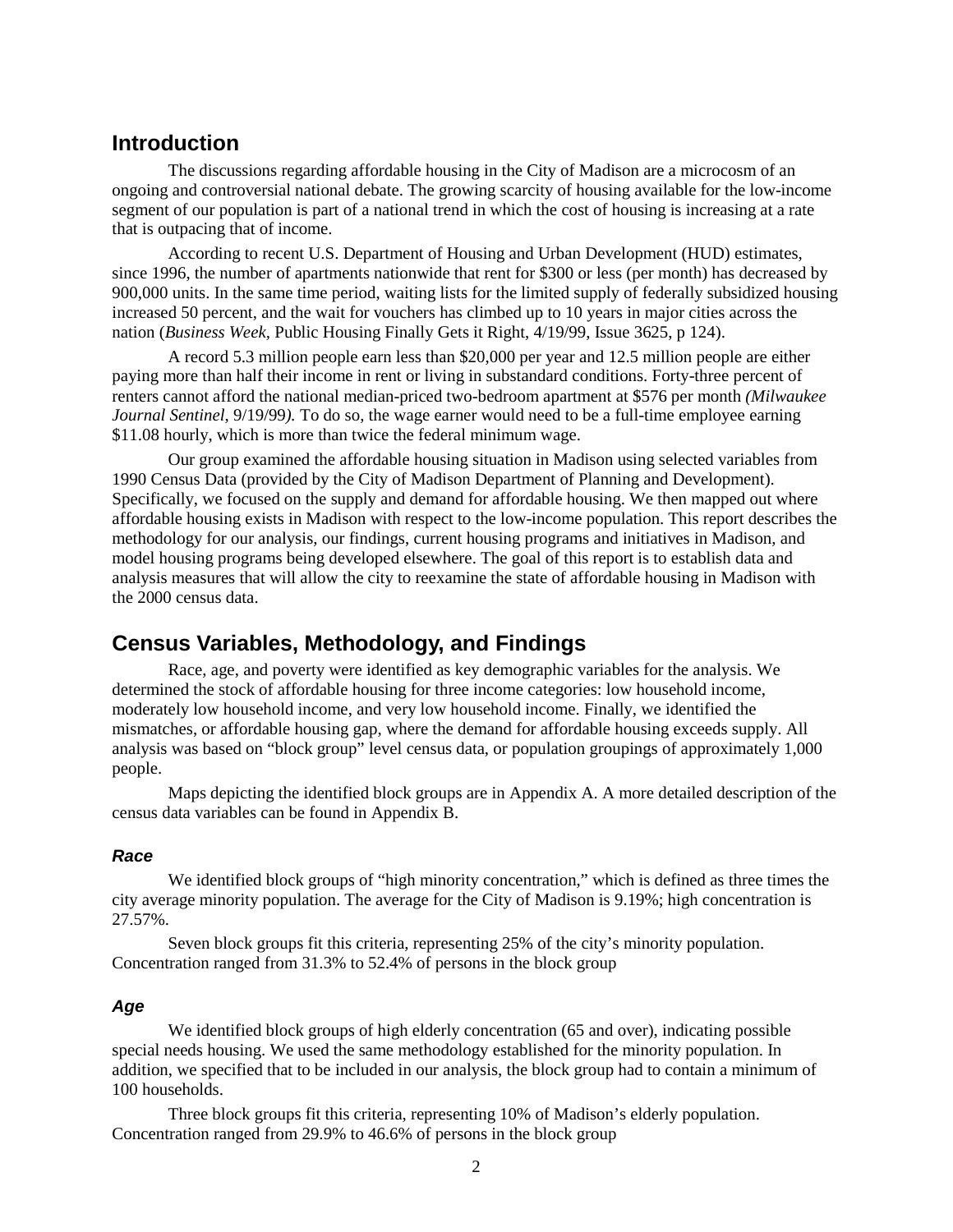To filter out the student population, we used young adults (18- to 24-year-olds) as a proxy measure. Block groups where the proportion of young adults relative to the number of persons in the block group exceeded 33% were considered student areas. There were 14 such block groups, representing 57.2% of Madison's young adult population, ranging from 35.4% to nearly 100% of the number of persons in the block group.

#### **Poverty Status**

Households receiving public assistance were used as a proxy for poverty. Since students are unlikely to be on welfare, this variable has the advantage of not including the student population, the vast majority of which is considered below the poverty line. This variable is also advantageous because it allows us to see if there are areas where public assistance is being disproportionately targeted. We identified areas of high welfare concentration where the proportion of households receiving public assistance is three times the city average.

Roughly 4,000 households receive public assistance in the City of Madison, or 5.16% of households. Search criteria, therefore, were 15.48% or more of households receiving public assistance and at least 100 households in block group. Ten such block groups were identified, representing nearly 27% of all households receiving public assistance, and ranging from 16% to 36.9% of all households in the block group. Five of these block groups were also identified as areas of high minority concentration.

Households on welfare represent a segment of the population in need of affordable housing. Approximately 11,300 households (14.7%) are below the poverty line, and not all of them are receiving public assistance income. Their low level of income should qualify them for affordable housing as well. To filter out the student population and eliminate the skewing effect it has on the poverty rate, we removed the identified student block groups to calculate an adjusted Madison household poverty rate (8.8%). Using this rate, we then identified areas of high household poverty, again using the three times city average calculation (26.46%) and requiring at least 100 households in the block group. We identified 18 such block groups, 11 of which were student areas. In the seven non-student block groups, the household poverty rate ranged from 27.5% to 34.3%. Four of the seven were also identified as areas of high minority concentration.

#### **Affordable Housing**

Our analysis determined the stock of affordable housing for three income categories:

| Low household income $(\$20,000$ to $\$34,999)$                     | 13,386 units  |
|---------------------------------------------------------------------|---------------|
| Moderately low household income (\$10,000 to \$19,999) 21,466 units |               |
| Very low household income (less than \$10,000)                      | $2.047$ units |

HUD defines rental housing as "affordable" when total cost does not exceed 30% of total income. Applying the HUD definition, for low household income, gross rent (rent plus utilities) ranges from \$500 to \$750 per month. Gross rent for moderately low income ranged from \$200 to \$500 per month. For very low income, gross rent is less than \$200 per month.

Affordable housing for low and moderately low-income households is plentiful and relatively well dispersed throughout the city. For very low-income households, however, affordable housing is concentrated in nine block groups (with one of these being a student area). The eight non-student block groups contain over half (1,033 units) of the city's stock of affordable units for very low-income households. Only one of these is also an area of high household poverty, as identified above. Five of the block groups are also high welfare concentration and two are high minority concentration.

### **Affordable Housing Gap**

We identified a mismatch where gross rent exceeded 30% of household income. Using this method, we identified 18,479 households that are in non-affordable housing units given their household income. This is 24.1% of all Madison households.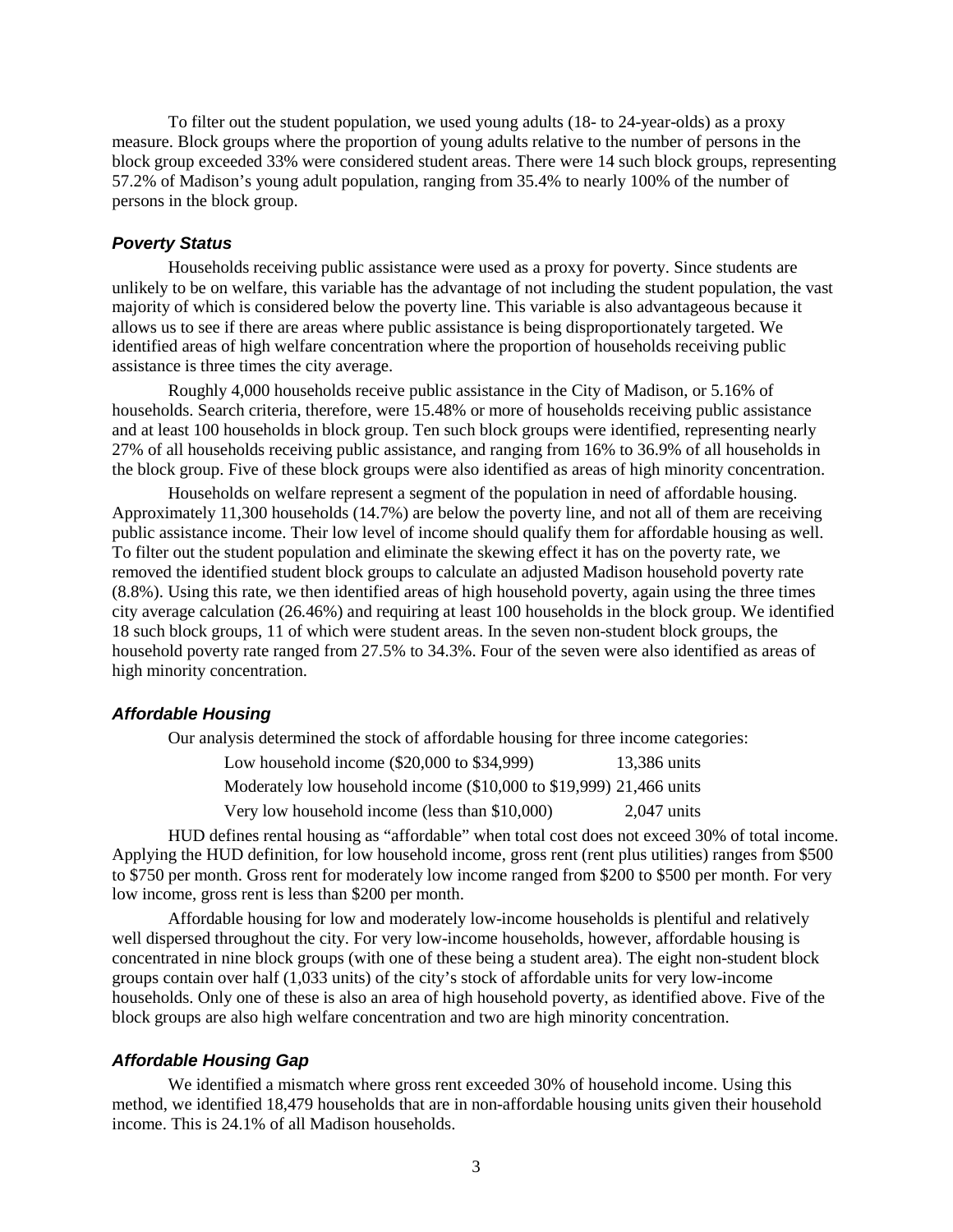The vast majority of these households (86.2%) fall into the moderately low to very low-income categories. Nearly 40% of mismatched households (7,105) are in student areas.

In ten block groups, excluding student areas, households with very low income in non-affordable units equals or exceeds 25% (as a proportion of all households that rent). Five of the ten are areas of high poverty concentration. Three are areas of high minority concentration.

For moderately low-income mismatches, there is some concentration in 16 block groups, excluding student areas. Moderately low income households in non-affordable units as a proportion of all households that rent equals or exceeds 25%. Only two of these are areas of high poverty concentration and one is an area of high minority concentration. Low-income mismatches are fairly dispersed throughout Madison.

We identified three block groups (excluding student areas), that are areas of concern. In these groups, over 50% of rented units are not affordable for both moderately low and very low-income households. One of these block groups has both high minority and poverty concentration.

We also identified areas of overcrowding, or where persons per room is greater than one. This was evident in 2,048 rented units (5%). These units were not concentrated in any particular area except for one block group which contained over 20% (445) of the city's overcrowded units. This is also an area of high minority and poverty concentration.

### **Additional Relevant Trends in the City of Madison**

There are several trends occurring in the city that could have a serious effect on the future of affordable housing. The population of the City of Madison is growing at a rate slightly slower than that of Dane County. The elderly population is growing (1990 median age was 29.2 years up from 27.6 in 1980), the number of households continues to increase (up 16.4% over ten years), and households are becoming smaller (down .08 people per household over ten years). The city is also growing more diverse in terms of ethnicity. In 1990, 10.5% of the population were non-white or of Hispanic origin, compared to 7% in 1980.

The median income is increasing (estimated at \$36,000 in 1993, up from \$29,420 in 1990) and the largest increases are occurring in the top and bottom income percentiles. The lowest-income population (earning less than \$10,000 annually) percentage is larger in the city than in the county—15% and 11.3% of the total population, respectively. The high-income population (earning more than \$50,000 annually) percentage is larger in the county than in the city—23.2% and 25.9% of the total population, respectively.

Madison's poverty rate (6.6% of families) is lower than the national average, and the families are scattered throughout the city with only a few areas of highly concentrated low-income households.

The census figures showed a high correlation between poverty and the following factors: race, ethnicity, household status (i.e., single parent vs. two-parent households), and level of education. For example, while 89.5% of Madison's population is white, only 62.8% of all families below the poverty level are white. Single-parent families with children account for 56.3% of all families in poverty.

Another correlation, which involves the effect of race and family size on housing opportunities, was discovered in a special census study sponsored by HUD. It found that 62% of the 1,400 larger renter families (more than 5 members in the household) experienced cost-related housing problems, due to low income per capita and scarcity of larger rental units. Small families with fewer resources are also constrained by housing choices and constitute a relatively large group within the low-income community.

Further analysis of this data revealed a severe cost burden for the poorest families. Seventy percent of those with incomes less than 30% of the median pay over 50% of their income for housing expenses.

For renters at the lowest income range (50% or below median income) 53.4% of the 0-1 bedroom rental housing units were affordable, 35.9% of 2 bedroom units, and 25% of 3 or more bedroom units. For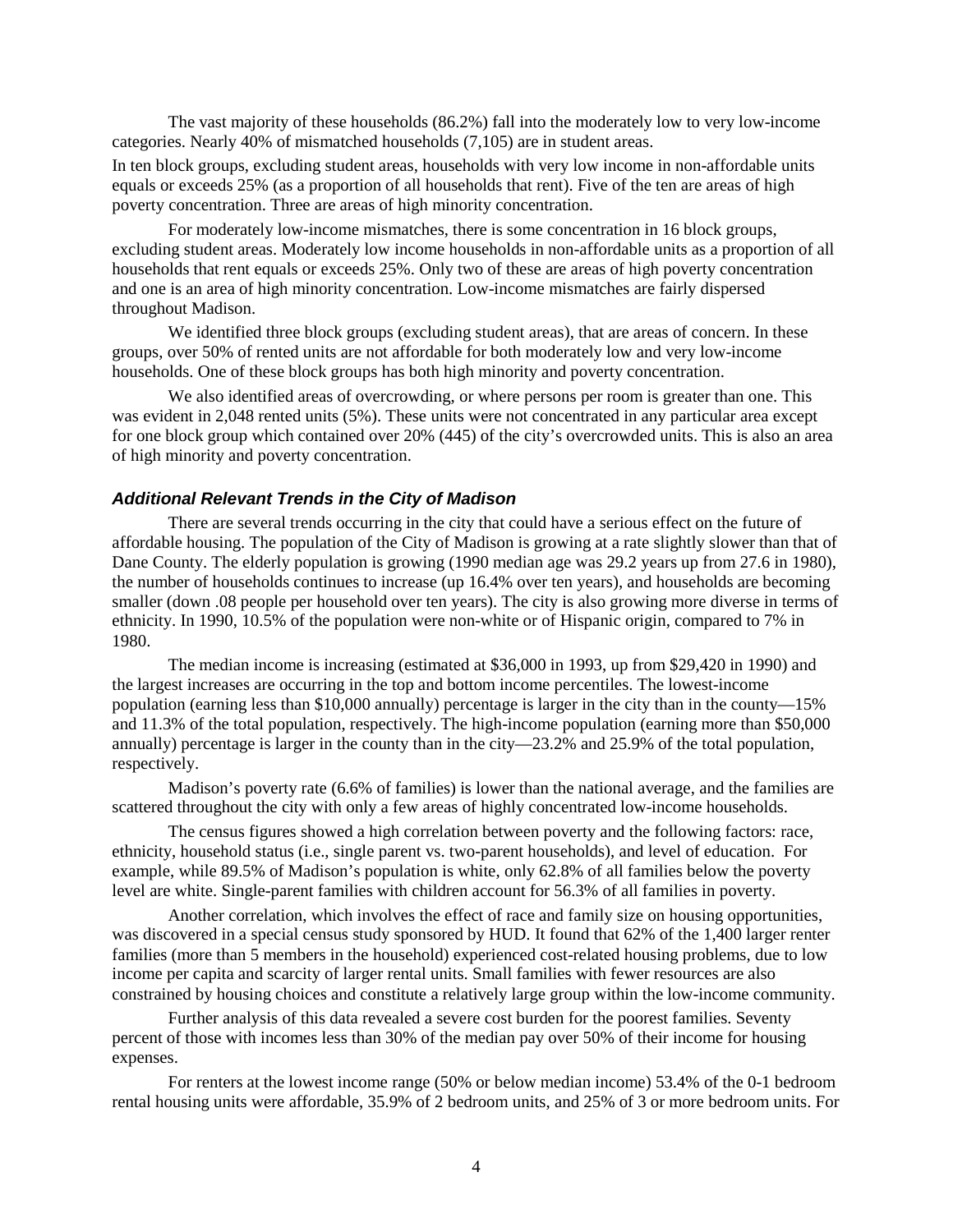renters in the moderate-low income range (50%-80% of median income) 95.5% of the 0-1 bedroom rental housing units were affordable, 48.4% of 2 bedroom units, and 45.4% of 3 or more bedroom units.

A similar scenario plays out for the homeowner, where "affordable" is defined as the home value being under or equal to 2.5 times income (again, adjusted for unit size). For those at the lowest income range, 32.9% of the 0-1 bedroom homes were affordable, 27.2% of 2 bedroom homes, and 9.7% of 3 or more bedroom homes. There is better news in the housing market for those at the moderate-low income range, where 61.4% of the 0-1 bedroom homes were affordable, 78.8% of 2 bedroom homes, and 65.1% of 3 or more bedroom homes.

In addition to the affordability concerns, overcrowding and substandard housing were also named as problems in the analysis. Each of these problems result from Madison's low vacancy rate (5.5%) combined with a tight housing market with increasing assessed values, and a high rate of employment, which lead to a higher market rate for rent. There has also been a change in the nature of the housing supply. Rising land, material, construction, and financing costs have led developers to focus on higherend housing. This has further contributed to the increasing imbalance in availability of affordable housing.

Housing problems are related to quality (age and condition), cost, and crowding. A 1993 HUD study showed that 34%of Madison households experienced some sort of housing problems. The figure was 83% for low-income households.

One final variable that deserves additional examination, as mentioned, is the impact of the student population on affordable housing in Madison. Students, who are in direct competition with low-income families for particular housing types, have greater purchasing power, and tend to concentrate in the older neighborhoods near campus. Construction of new student housing may create some market opportunities.

### **The City of Madison – Affordable Housing Goals and Initiatives**

The City of Madison has engaged in numerous affordable housing initiatives over the past 25 years. The Community Development Block Program oversees a wide variety of housing initiatives within the city of Madison. In 1981 the city developed a "Fair Share" plan, to create a widespread sense of commitment to providing affordable housing throughout the Madison community. This plan was adopted in 1984 and established targets for the placement of Section 8 (a federal housing assistance program for the poor) construction units and for publicly owned family units.

In 1986 the city implemented a voucher/certificate program, in which it , , in provided funds to help promote the use of federal assistance subsidies. Over the past decade, the city has provided funding to promote alternative forms of ownership (e.g., co-ops, land trusts, rent-to-own, self-help ownership); it has developed housing plans to encourage improvement of existing housing and increase owneroccupancy; and it has encouraged city-county efforts to promote diversity and choice. An example of this last initiative was the creation of the "Scattered Site Acquisition" fund to encourage nonprofits to site affordable housing in non-concentrated areas of the city.

Despite the effort, there is still a shortage of affordable housing in Madison. Following is a description of several of the preeminent programs currently fighting this problem in the city.

### **The Community Development Block Grant Program**

In 1974, the federal government created the Community Development Block Grant (CDBG) program. Its purpose is to help cities and states meet the needs of their low- and moderate-income residents by providing better housing, a suitable living environment, and by expanding economic opportunities. It is meant to foster national objectives while responding to local conditions and strengths. Madison is one of approximately 1,000 cities that administer the program

In the 25 years since its inception, the City of Madison's CDBG has worked with community organizations and their business partners to use additional funds from HUD, the State of Wisconsin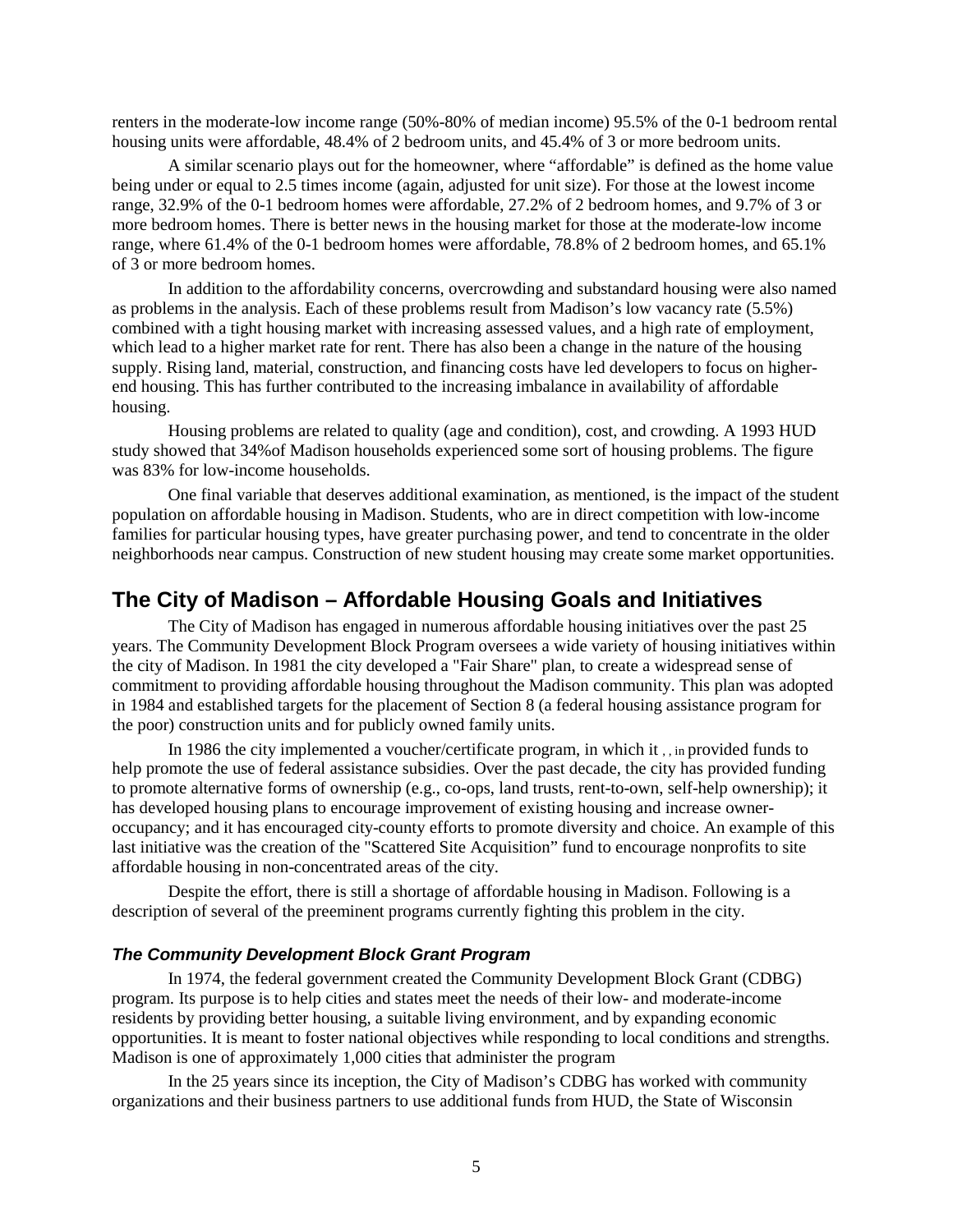Division of Housing, and others to broaden the base of activities and better address those original objectives.

The City Department of Planning and Development administers the funds, and major policy is established by the CDBG Commission, the mayor, and the Common Council. The program has a dual focus, with some funds intended for use within specific targeted geographic areas of the city, and other funds intended for programs to help lower income people citywide, or for overall community improvement.

Goals are based upon an assessment of future trends and challenges, and discussions with community agencies and groups, other city agencies and funders. CDBG works with nonprofit, resident, and neighborhood groups, and partners at all levels of government.

The Department of Planning and Development is required by HUD to complete and submit comprehensive five-year plans (named the Neighborhood Development program) as well as 1-year action plan. As they are being developed, the plans are widely distributed throughout the community for comment and public hearings.

Affordable housing is one of the four major goals of CDBG. Specifically, it aims to maintain, improve, and expand the supply of safe affordable and accessible housing throughout the community. The Madison Neighborhood Development program has outlined many activities that are designed to integrate low- and high-income housing, rather than focus on the very low income. In its 1999 report, it has assigned a high priority to:

#### *-Large family renter households* (more than 5 members in the household)

– Currently, 72% of "very low" income households pay more than 50% of income for housing. The figure is 15% for low-income households.

#### *-Small family renter households of low income*

#### *-Existing very low-income homeowners*

#### *-Potential low-income homebuyer households*

This initiative will focus on those in the 50-80% median income range (those earning \$30,000-46,000 per year), and will attempt to expand housing opportunities beyond the traditional low-value neighborhoods.

#### *-Very low-income elderly renters*

Existing high-cost burdens and limited capacity for alternative income make this a particularly vulnerable population. Madison's low-income elderly population is already significantly larger than the national average.

The past activities of the CDBG program have focused on four objectives: to bring existing units into compliance with code, to convert under-utilized properties into low-cost housing, to create new housing for sale and /or purchase options, and to reduce the operating costs of transitional housing space. The 2000-2004 objectives are in line with previous initiatives and focus on existing owner-occupied housing, promoting homeownership, and rental housing. The mission and strategies for these objectives are described below.

With regard to existing owner-occupied housing, CDBG seeks to improve the accessibility, codecompliance, safety, and energy efficiency. They plan to implement a loan program for homeowners and provide financial assistance to nonprofits and developers to construct new housing. The strategy to be employed will use both federal and local resources, will distribute applicable educational literature, and will enlist inspections to promote goals.

CDBG will seek to promote homeownership with particular attention to the development of alternative programs to foster a sense of community and to broaden housing choices for low-income households throughout the Madison community. Again, they plan to use both federal and local resources to assist community organizations in acquiring and/or renovating or building appropriate housing. CDBG will also direct assistance to targeted households to improve their capacity to buy. Finally, it will seek to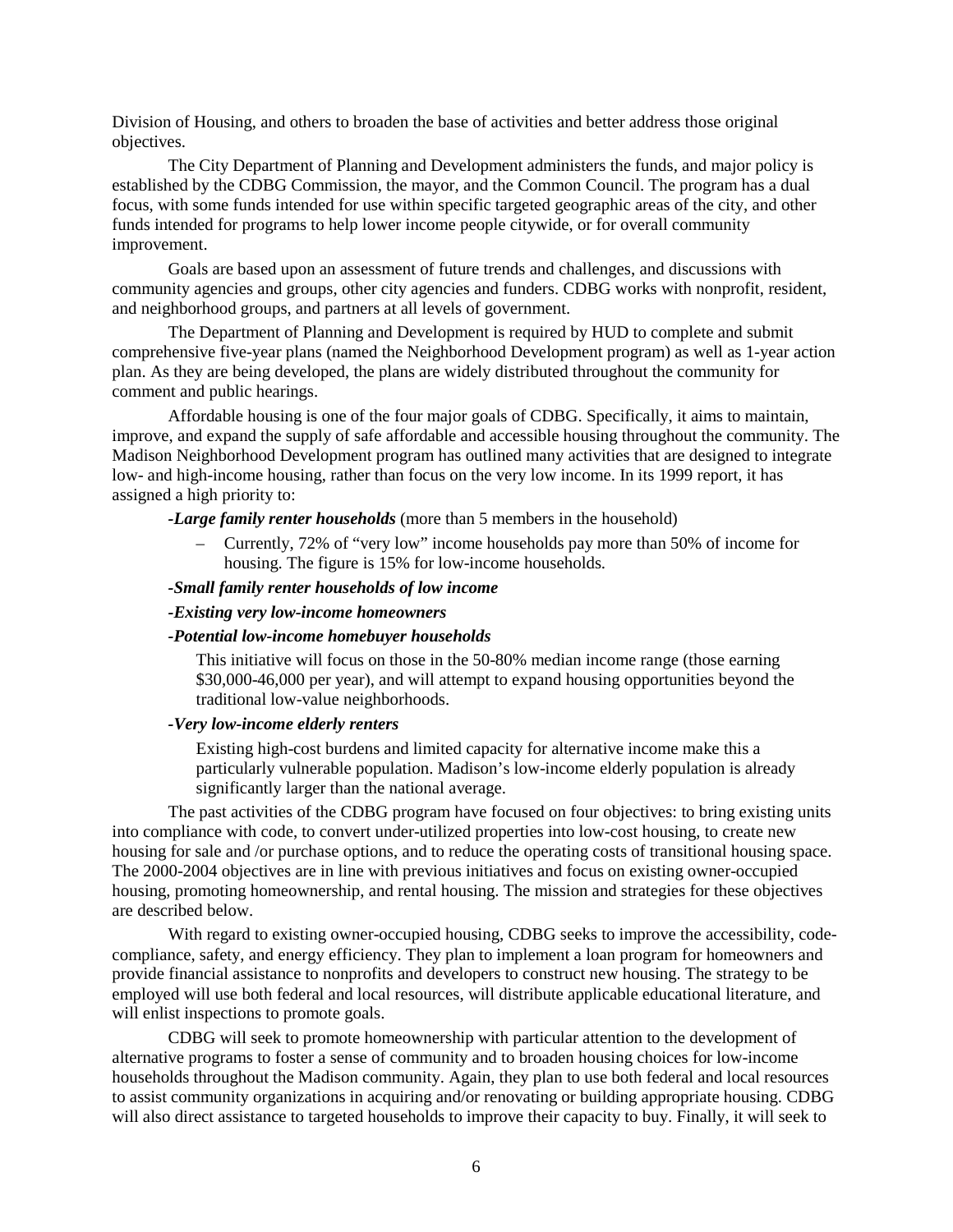improve existing regulatory, financing, and partnership methods to foster alternative forms of ownership and housing projects.

The third objective is to improve the accessibility, code compliance, safety, and energy efficiency of existing renter-occupied housing and to create a more diverse supply of renter housing. This is an area of particular need, as 40% of Madison's population is defined by HUD guidelines as being 80% of median income. Within this low-income population, 81.2% are renters.

As with owner-occupied housing, CDBG will provide assistance to encourage nonprofits, private owners, and developers to acquire, rehabilitate, or develop affordable and smaller rental housing properties. CDBG will also provide direct household assistance. In addition to the strategies enlisted in the previous objectives, the program will use resources to promote and broaden housing choices for lowincome households throughout the city, possibly involving mix-income housing and for-profit/nonprofit partnerships.

#### **Madison Community Reinvestment Associates**

Madison Community Reinvestment Associates was organized in 1992 with the purpose of acquiring, constructing, financing, leasing, and operating qualified, low-income housing to improve the houses, and thus upgrade the neighborhoods. The group is a partnership between the Urban League of Greater Madison, Firstar Bank, and the Wisconsin Affordable Housing Coalition.

They began with a goal to create 40-50 single-family households, and they currently have 27 in operation with four additional units planned for next year. They lease housing to larger, lower-income working households earning 40-60% of the median income, and they provide education, training, and social support to households with respect to responsible home ownership. Homeownership is transferred over a 10-15 year frame. Rents range from \$545 to \$665 and are raised only when necessary to offset increases in operating expenses.

Key to the success of the program has been the complementary roles played by each of the partners. The Urban League of Greater Madison (ULGM) had the client base and handles customer relations and applicant screening. Firstar Bank had the capacity to finance, and is provided a reasonable rate of return on the investment with tax credit benefits. The Wisconsin Affordable Housing Corporation (WAHC) has real estate experience, monitors the market, and recommends houses suitable for the program. WAHC also handles rehabilitation projects, the appropriate applications for investors' tax credits, and continues to monitor existing purchases for compliance.

In addition to the three founders, the associates work with state and local government entities and business partners for grants and credits. For example, MG&E had provided grants to help with insulating homes and reduce utility costs.

The private-public partnership has capitalized on the assets and resources of each associate. The program has served a diverse population in terms of race, age, household status, assets, and level of income.

### **Madison Development Corporation**

Madison Development Corporation (MDC) is an independent nonprofit that was created by the city in 1997. They focus on lower and moderate-income populations and seek to provide affordable rental housing which promotes a healthy, safe, and respectful environment. Previously, MDC controlled 85 scattered site apartment units, and recently took control of the Madison Mutual Housing Association interests in 176 affordable housing projects.

Due to its nonprofit status, MDC must reinvest surpluses back into the property they manage. This increases the quality, and creates a nicer living environment at an affordable rate. It also has restrictions on the target population for the units. For example, in some of the developments, 20% of units must be available to those earning 50% or less of median income, and the rest of the units must be rented to those earning under 75% of median income. Other units that are eligible for tax credit programs and have different restrictions. The primary funding source for operations is CDBG.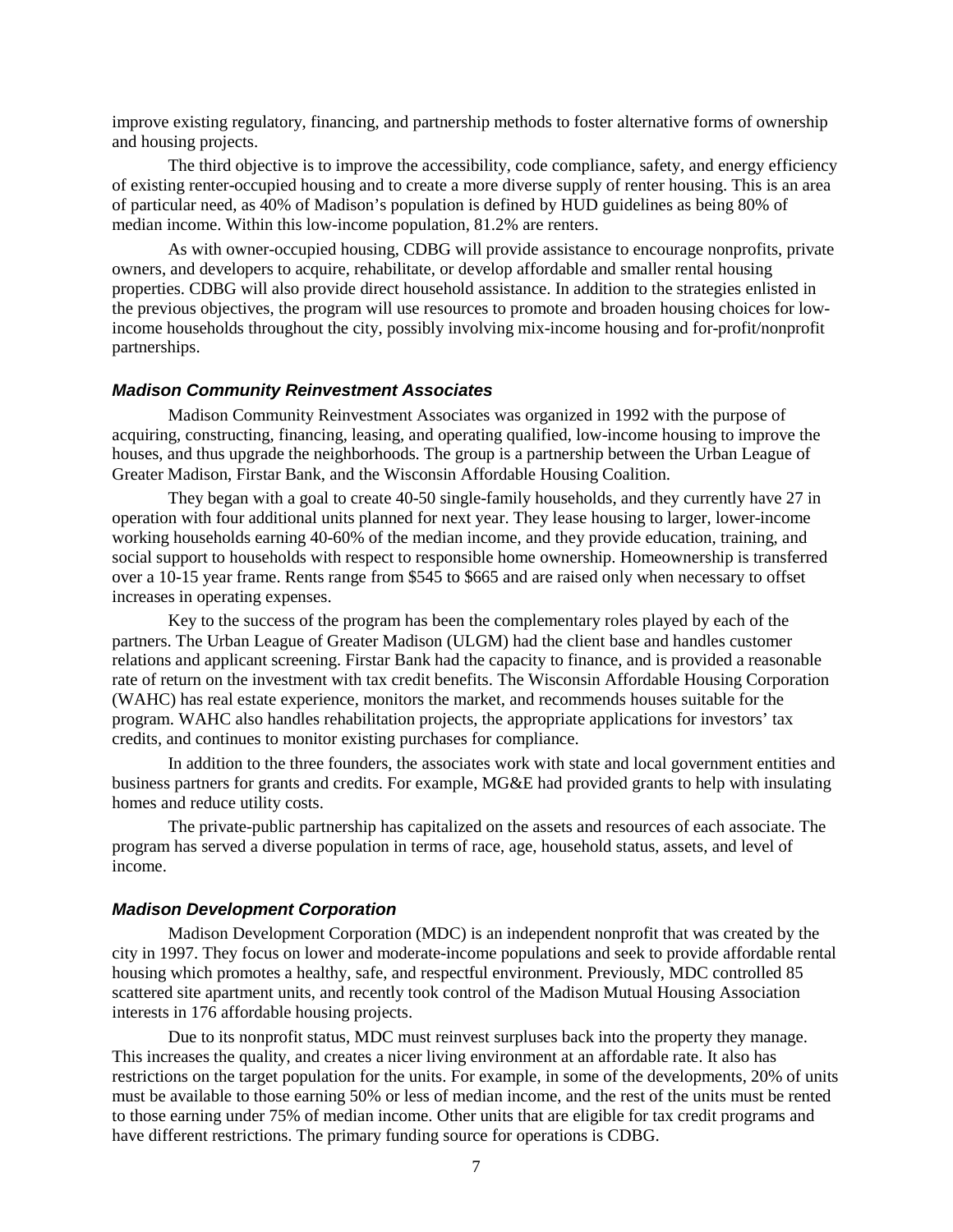### **Project Home**

*The Madison Times* recently referred to Project Home as "one of Madison's best kept secrets." (3/17-23/00, page 16). Created in 1972, Project Home specializes in home repairs, modifications, weatherization, and other assistance. Its mission is to improve the quality and affordability of housing for low- to moderate-income families. In addition to funding from CDBG, Project Home receives supports from the Wisconsin Division of Housing, Dane County Human Services, MG&E, Alliant Energy, the Evjue Foundation, Attic Angel Association, and Community Shares of Wisconsin.

In October of 1999, Project Home redefined its mission and chose to focus on property development. It purchased and is rehabilitating a 48-unit property (Prairie Crossing) in the Allied Drive neighborhood.

### **Madison Area Community Land Trust**

The Land Trust was created in 1990 to make homes more affordable. The program separates ownership of the land from the building so the family can own the home and rent the land. This can reduce homeownership cost by 25% and alleviates the homeowner from paying taxes on the land.

This program essentially takes the land off the market so that value is not driven up and if the owner sells the homes, MACLT has the first option to buy it back. The owner can keep only 25% of the increased value of the home, keeping it affordable and allowing the owner to see a return on the investment. To qualify, applicants must earn less than 80% of median income.

The program is funded by CDBG, Wisconsin Housing and Economic Development Authority, and MG&E. Its most recent endeavor is a new development it is building on Troy Drive.

### **Madison Community Development Authority**

Madison Community Development Authority manages 870 units of publicly owned housing, 34 scattered site units, and provides 734 housing vouchers and certificates—primarily to those earning below 50% of median income. It currently has a waiting list of 2,700 families, and it can take anywhere from four months to two years to reach the top of the list.

### **Affordable Housing Initiatives Elsewhere**

The nature of current trends in affordable housing reflects a desire to move away from the federally funded high-rise projects that dominated public housing in the 1970s. The new approach is toward safer, integrated communities, with less government intervention and more local and corporate prominence. The following are some historic examples of such policy, which are just recently beginning to be considered in other parts of the country.

### **Inclusionary Zoning — Montgomery County, Maryland**

The subdivisons in Hallowell, Maryland (Montgomergy County), are much like any other you would find in communities across the nation, with houses selling in the range of \$140,000. The difference here is subtle to the casual observer, but important and controversial to the players involved.

In Montgomery County, the public housing authority owns 25 of the townhouses, and moderateincome residents live intermingled among their wealthier neighbors. Such neighborhoods are the result of a program called inclusionary zoning.

The program was launched 25 years ago, in response to the increasing gap that was developing between affluent neighborhoods and the substandard communities of the low-income population. At the time, zoning laws favored high-end development and quality, and affordable housing was becoming scarce. The inclusionary policy confronted both issues by requiring developers to incorporate low-cost housing in new subdivisions. Advocates considered it a natural addition to suburban growth.

There were legalities to consider in mandating such a policy without some compensation for the developers. The policy evolved to address the builders' needs. Ultimately, inclusionary zoning applied to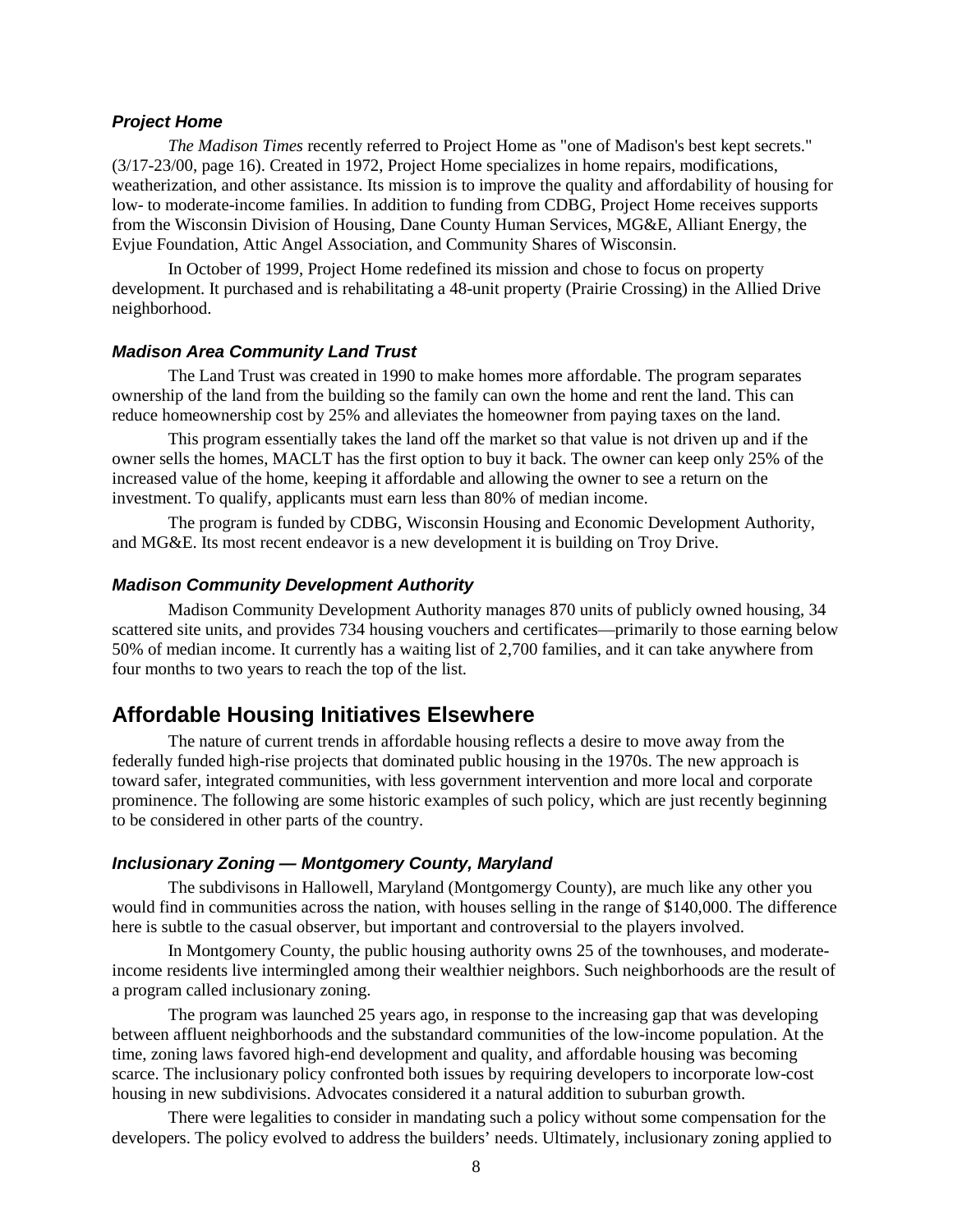developments of 50 units or more. In these developments, 15% of the units must be priced "affordably." In turn the developer receives a "density bonus" allowing him to build 20% more units than originally permitted. Those units are then sold or rented at a below-market rate for those meeting income requirements. The units are price-controlled for 10 years.

Such units currently make up one-third of the affordable housing in Montgomery County. Some units are sold to moderate-income residents; others are purchased by the county and rented to the very poor. The overall plan eventually became two distinct programs along such economic lines. The first is for the moderate-income homebuyers and renters, who are currently the target of the inclusionary program. The other is more controversial and serves the poorest residents. For the latter program, the Housing Opportunities Commission has aggressively bought the units to use as assisted housing, wherein residents pay 30% of earnings in rent, and the remaining rent is subsidized.

Advocates for the program point to the benefits of economic diversity and adequate supply of affordable housing. It reinforces idea of communities working together to problem-solve and alleviates the need to build public housing (the county hasn't built a public housing project since the launch of the program). Politically it is beneficial because no single community is targeted to absorb an affordable housing project.

Critics call the experiment "ill-advised social engineering." They argue that renters do not have a sense of investment or responsibility to the community. Developers insist that they lose money in this agreement. Others contend the builders make up the difference by being allowed the density bonus, and the fact that developers continue to build is a sign that they can still earn a profit while adhering to the guidelines.

There are considerable tensions in neighborhood relations, and the burden of conflict resolution rests with housing managers (though they try to school tenants in suburban living). Originally, some units were substandard and/or clustered, but developers have gotten better about scattering the units throughout developments. Unfortunately, this makes service delivery and transportation difficult since public transit is lacking.

Changes need to be made to the formula to meet the changing situation. Established price controls are expiring, and much of the federal funding that fueled the program early on has dried up. At the same time, the anti-development movement is gaining strength, which invites the question: Where will new units come from?

Housing advocates need to address the increasing shortage of rental housing. Buildings previously reserved for low-income families are going upscale as their federal contracts expire. Housing resources need to meet the rental crisis and buy up existing older buildings to keep them affordable.

### **Inclusionary Housing – the California Model**

Like the Montgomery County model, the California inclusionary housing program is a citywide or countywide program. Requirements are incorporated in the zoning code, with building permits contingent on the developer's agreement. The developments are scattered throughout the state but tend to be clustered around major cities.

The California model of inclusion developed in response to the housing affordability crisis of the 1970s. Particular to California was an in-migration of workers and a resulting inability to keep up with new housing demand. Development fees increased sharply in conjunction with a decline in federal funding and increased standards for infrastructure. In 1978 the limit on property tax revenues made such development fees attractive.

At the same time, serious growth limitation measures were being put into place. In the end, the inclusionary program grew out of such growth limitation measures. Developers including affordable housing were given priority when issuing building permits.

California statute requires localities to prepare a "General Plan" which covers a five-year duration, and includes a housing element. The plan must make "adequate provisions for the existing and projected needs of all segments of the community" and identify potential housing sites "for all income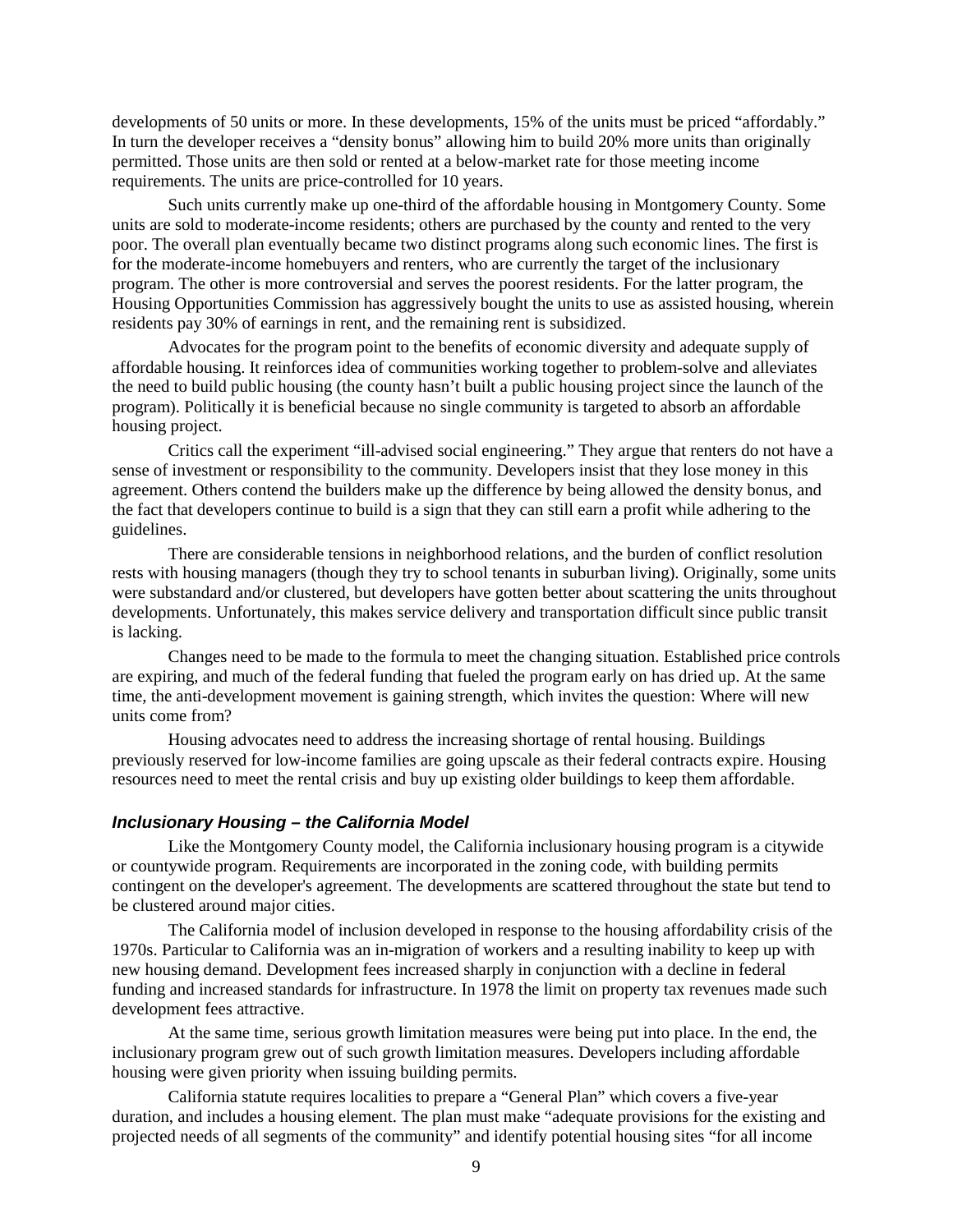levels." The impetus of the policy is to enable the community to meet its "fair share" of the region's needs for low-income households. Beyond this statute, there is no legislative mandate, and further requirements are based on the decisions of local government. Localities have adopted these programs voluntarily. But, most add that they have adopted such policies to meet the state's Housing Element law.

Many localities make adherence to the plan mandatory, or make it extremely difficult to develop without complying. Most plans require that 10-15% of units be affordable, provide for various levels of low-income, require similar outward appearance of the units, that they be scattered throughout developments, and have price controls of at least 30 years. Developers can pay a fee in lieu of providing affordable housing.

Incentives offered to developers to encourage their participation include: reduced parking standards, density bonuses, processing assistance, ability to transfer credits among builders, fast-track permit approval, and the relaxation of design restrictions

Advocates argue that inclusionary housing is a rational way to address the housing affordability problem. A primary positive aspect of the program is that it fosters greater economic and racial integration, which leads to new job and educational opportunities—presumably a way to break the cycle of poverty. It also allows governments to sidestep the issue of opposition to location. By including affordable housing in the development process, there is no pre-existing, organized coalition of residents to oppose the measure. The California model is also based on the philosophy of flexible, local control. There has been a renewed interest in this approach in the 1990s.

Critics consider all of this to be government interference. Developers argue that the losses incurred are passed on to consumers, although evidence suggests that additional costs are passed on to the original landowners.

Other problems to confront include the lack of a clear mandate. Without a clear mandate, local governments can impose and enforce such policies subject to political and economic conditions. Programs have been modified or weakened over time, with the developers increasingly able to shape the programs to their liking. With changes in administration, policies have generally gone from strong advocacy for inclusion to anti-regulatory. Staying focused on the original program's intent is contingent upon the locality's commitment to implement and monitor the program.

Finally, there is a tendency to place more emphasis on moderate income at the expense of lowincome households. The supply has not kept up with demand.

### **Tax Subsidies—Orchard Park in Boston**

In 1986 President Reagan created the low-income housing tax credit to encourage corporate involvement in the housing crisis. In 1993 Congress made this program a permanent part of the tax code.

States select the projects and in turn, the developers sell the credits to private investors. The money raised becomes equity in the project, and investors get their money back by claiming tax credits. At least 20% of the developed housing must be made affordable to those earning less than 50% of the local median income. Credits can be claimed for a decade, as long as the units are properly maintained.

In Boston, the Orchard Park development is a model case for the tax credit. Tax-subsidized investments, combined with federal grants, helped to convert dilapidated projects into an attractive community of townhouses.

On the positive side, low-income housing tax credit provides incentives for corporations to build and renovate low-income housing. It breaks with failures of previous housing programs and uses minimum government intervention.

The main obstacle is the lack of federal funding problem that has not helped to keep up with demand and progressing affordable housing crisis. For example, when 17 units became available in Orchard Park, 8,000 families applied. One final negative of this program is that it targets low-income households but not the very poor.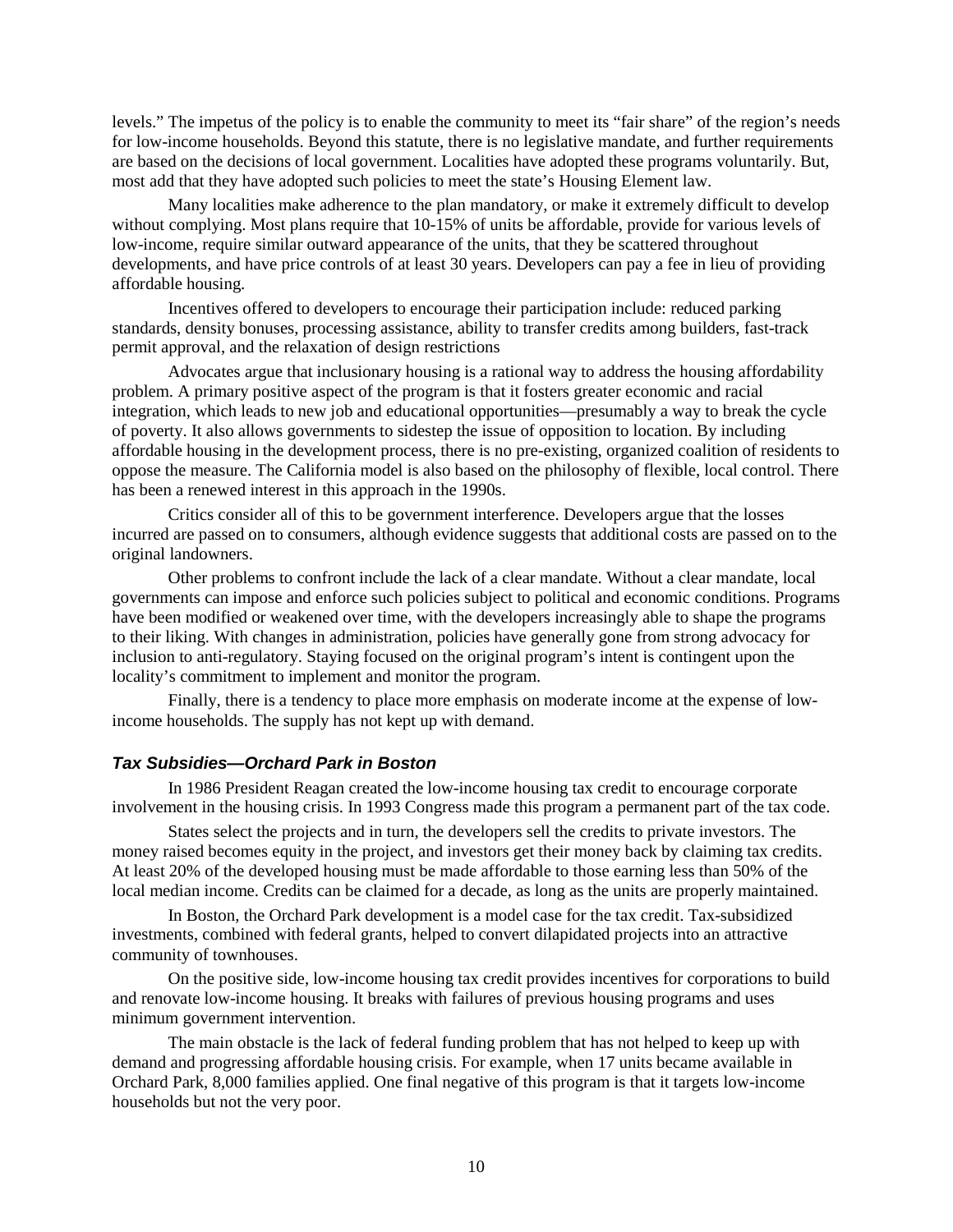### **Our Suggestions**

The main challenges to confront in the City of Madison are the coordination of existing affordable housing programs and regulatory barriers that impede creative approaches to housing problems. Programs advancing the partnerships of private, nonprofit, and public entities should be encouraged and developed. The city should also research the existing models for inclusionary housing, continue to invest in advancing community awareness of affordable housing needs, and consider the expansion of student housing in the campus area.

### **Continuity of Service Options**

One of the biggest problems to confront in the Madison community does not seem to be a general lack of interest in affordable housing, but the amazing proliferation of programs and organizations. Numerous boards, commissions, and committees are currently reviewing affordable housing in Madison. The main issue to consider is the disconnect between these programs. The city's Planning Department does not seem equipped in terms of time or flexibility to increase such coordination. We suggest that the Planning Department consider planning an annual meeting for involved parties to come together and discuss their respective programs. The city may also investigate the possibility of an alternative resource (e.g., a nonprofit organization) to serve as a clearinghouse for available affordable housing programs and benefits.

There also seems to be a lack of coordination between the efforts of the City of Madison and Dane County. Affordable housing is not an issue that recognizes city limits; the problems of the city and the county cannot be separated. In 1999 the county started to receive CDBG funds, and the city's Planning Department has started to meet with county officials. On the homeless front, the city is also part of a consortium that meets monthly to try to coordinate efforts. In addition, the comprehensive five-year plans required by HUD (as well as the one-year action plan) are widely distributed for comment and public hearings. We suggest the city continue to identify and seek out such relationships with county government. A more holistic, regional approach to the issue is appropriate and necessary.

### **Private, Nonprofit, and Public Partnerships**

We also recommend that partnerships of private, nonprofit, and public entities be increasingly encouraged and developed. Madison Community Reinvestment Associates, mentioned earlier in this paper, is an example of such a partnership. This approach marries the diverse skills and resources available in our community. Such programs need to be modeled, expanded, and receive further attention and investment.

### **Regulatory Barriers**

There are many existing regulatory barriers and challenges that need to be addressed. The low level of HUD-approved Fair Market Rents unused in Section 8 and other programs is a major contributing factor to the reduction of housing available to lower income persons. A labyrinth of regulations relate to the use of CDBG funds. Federal dollars are geared toward development costs. In other words, there must be a project in mind in order to get funding. Grants are not available for exploratory research, which hampers localities from creatively pursuing alternatives to existing programs. We suggest the city work with our federal congressional delegation to initiate legislation to improve the program.

In Madison, a report released by the Education Fund of the Wisconsin Women's Network argues that "federal poverty guidelines should be scrapped because they fail to take into account regional variations in the cost of a family's basic needs." (*Wisconsin State Journal*, 4/18/00, p 3B)*.* Currently, "self-sufficiency" standards are based primarily on food prices and do not account for the regional differences in the costs of other basic necessities. Under this system, a family of four making more than \$17,050 is defined as above the poverty line. The report states that a family of four (defined as two adults, one infant, and one preschool-age child) in Dane County needs \$52,560 annually to provide necessities for the family. Renting expenses were estimated to cost \$667 per month. We suggest collaborating with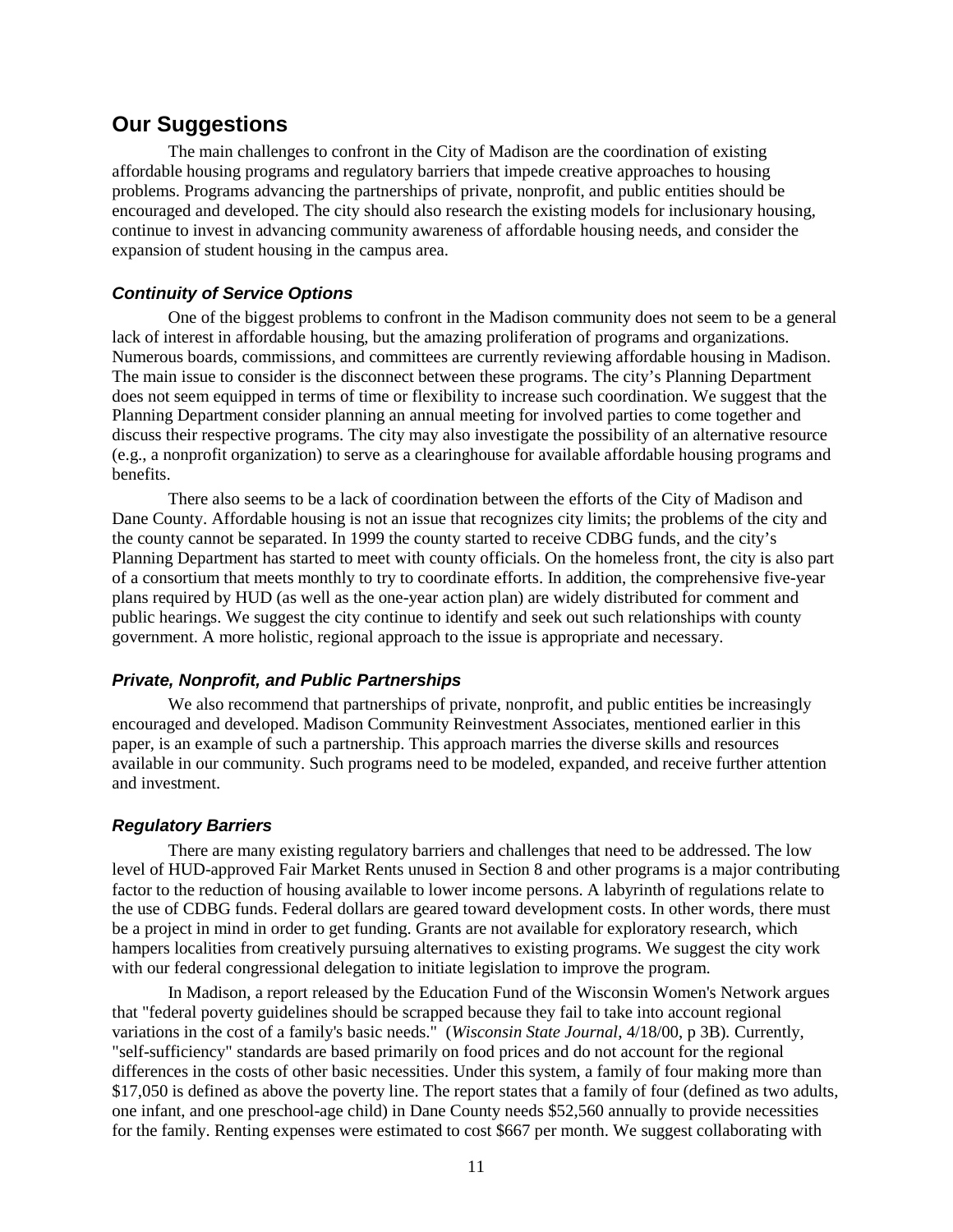our state legislators to investigate Wisconsin setting its own poverty line, particularly, how this would impact the residents in the city of Madison and Dane County, as well as the political feasibility of such a measure.

### **Areas of Concentration**

We suggest a close scrutiny of the block groups highlighted earlier as areas of concern. We identified three block groups in which over 50% of rented units are not affordable for both moderately low- and very low-income households. One of these block groups has both high minority and high poverty concentration. Currently, CDBG focuses on low-income and moderately low-income residents, but not the poorest of the poor. It should review this policy in conjunction with Community Development Authority to determine whether the neediest populations are being served.

### **Inclusionary Model**

The city has casually discussed inclusionary housing. We suggest that the city consider expanding the current system of affordability restraints on new developers. We also suggest further investment in existing "co-housing" initiatives, in which a small community shares common space (greenspace, community kitchen, recreation facilities), and the properties themselves are smaller than average. This program has been around for at least 10 years, but with minimal funding it has been tough to get it off the ground.

### **Community Awareness**

We suggest further investment in the promotion of community awareness for the demand for affordable housing. Area businesses and banks have expressed interest, and a successful program will need to bring together multiple partners with complementary resources and similar goals. The city needs to continue developing and implementing tax credit and other projects.

### **Student Housing**

Finally, the construction of new student housing may create market opportunities for low-income renters. The competition between the student population and low-income population for a limited stock of affordable housing is a major problem. There are currently proposals being forwarded by developers interested in building student housing. The city should seriously consider these proposals and the benefits relating to affordable housing for the low-income population.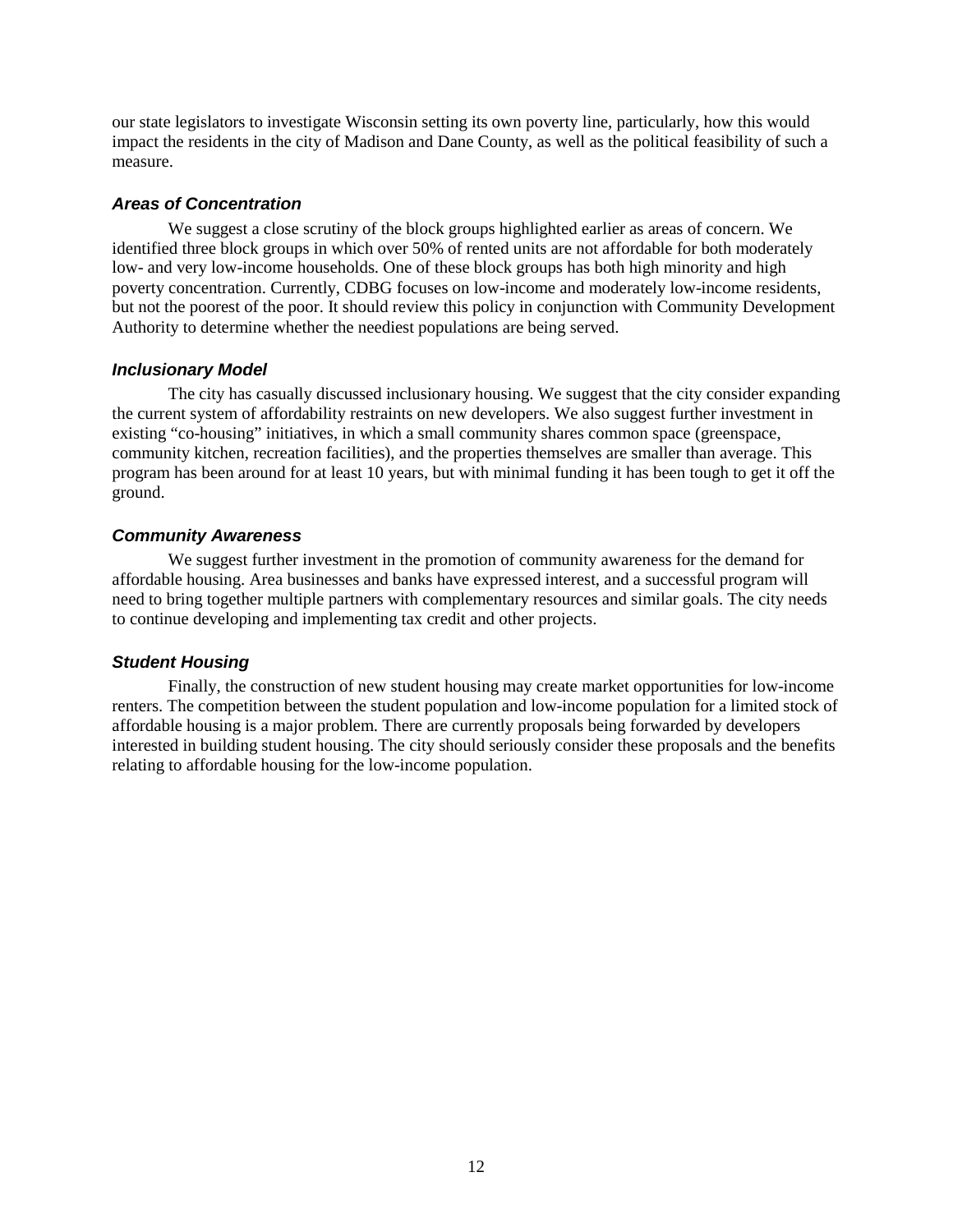

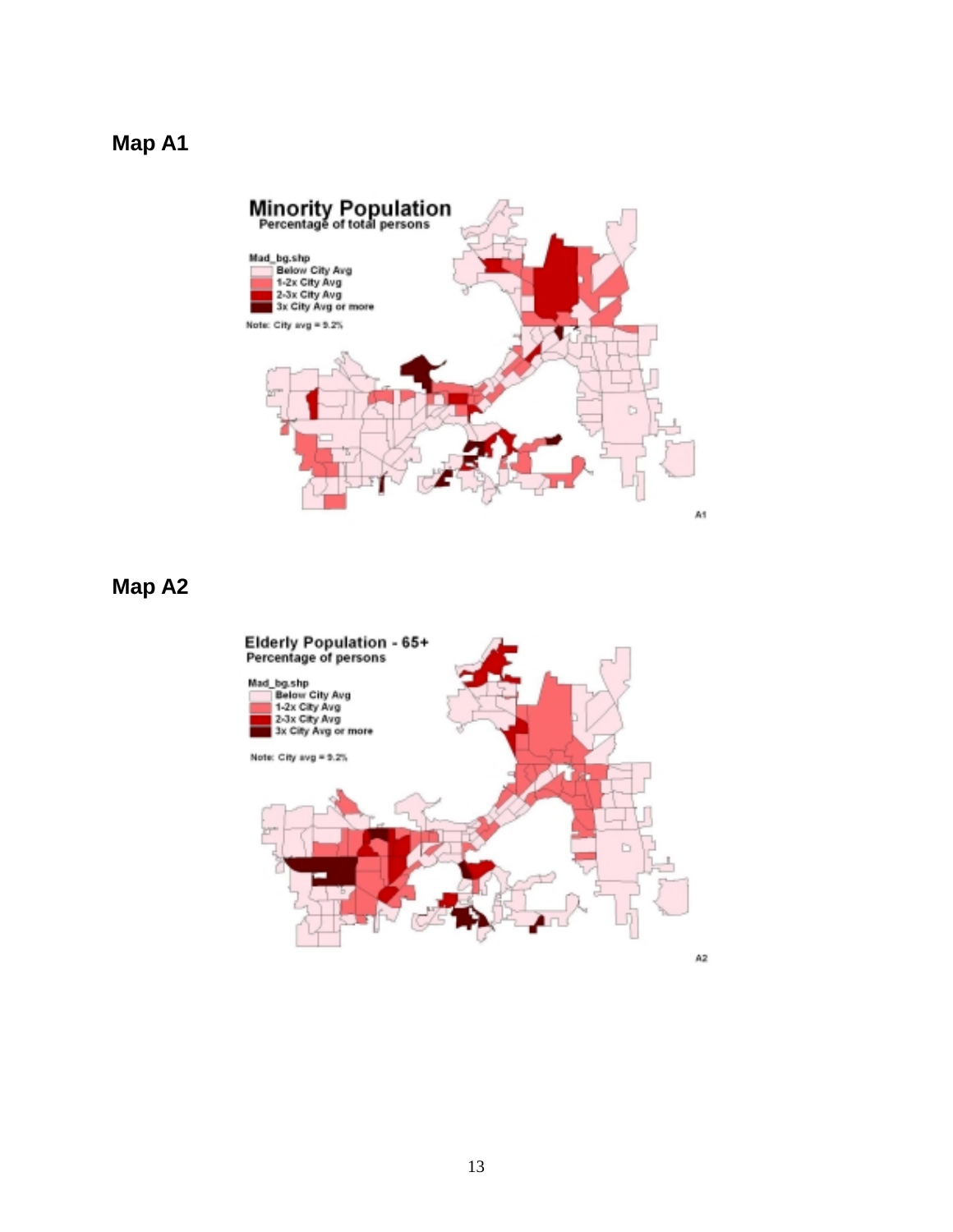

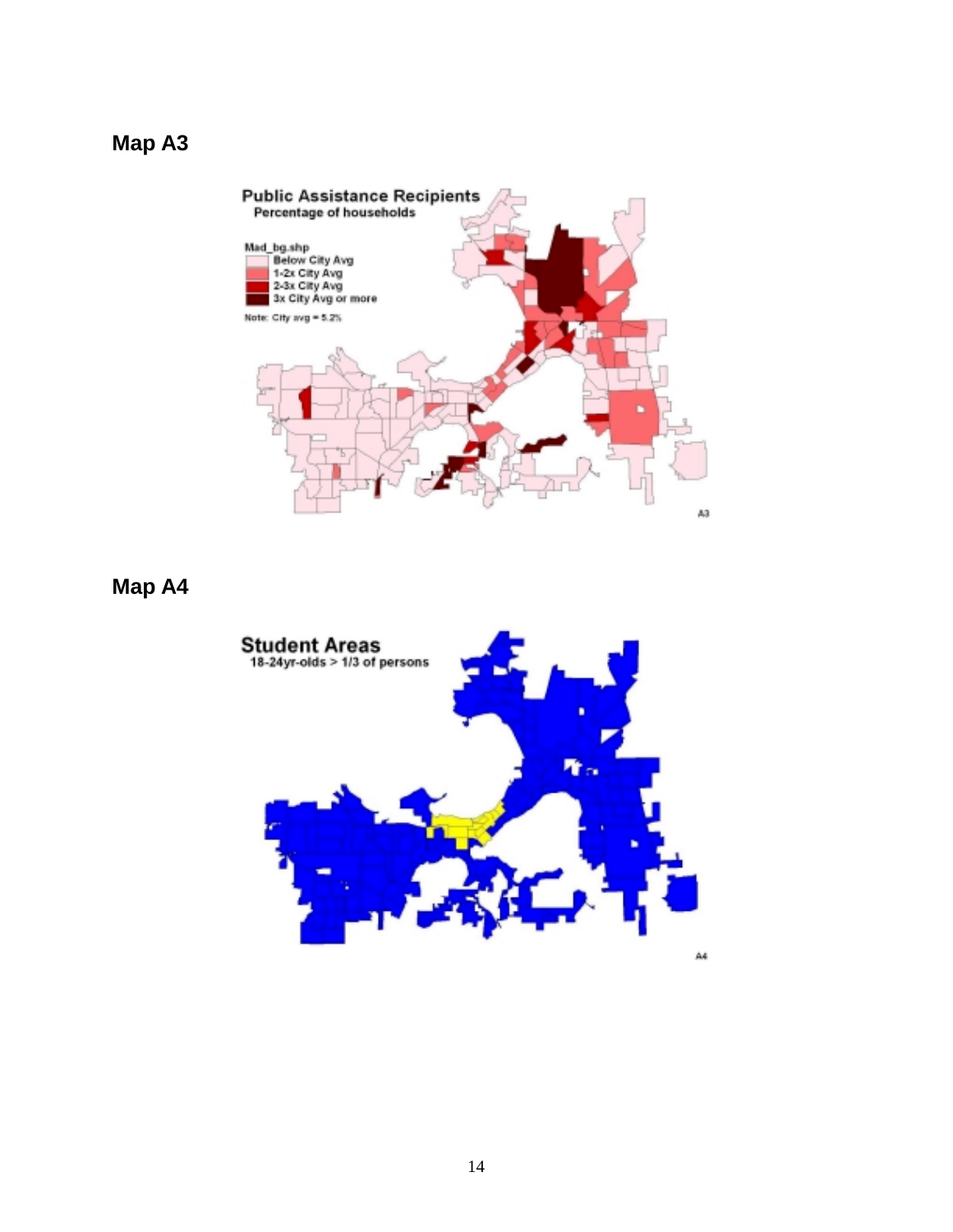

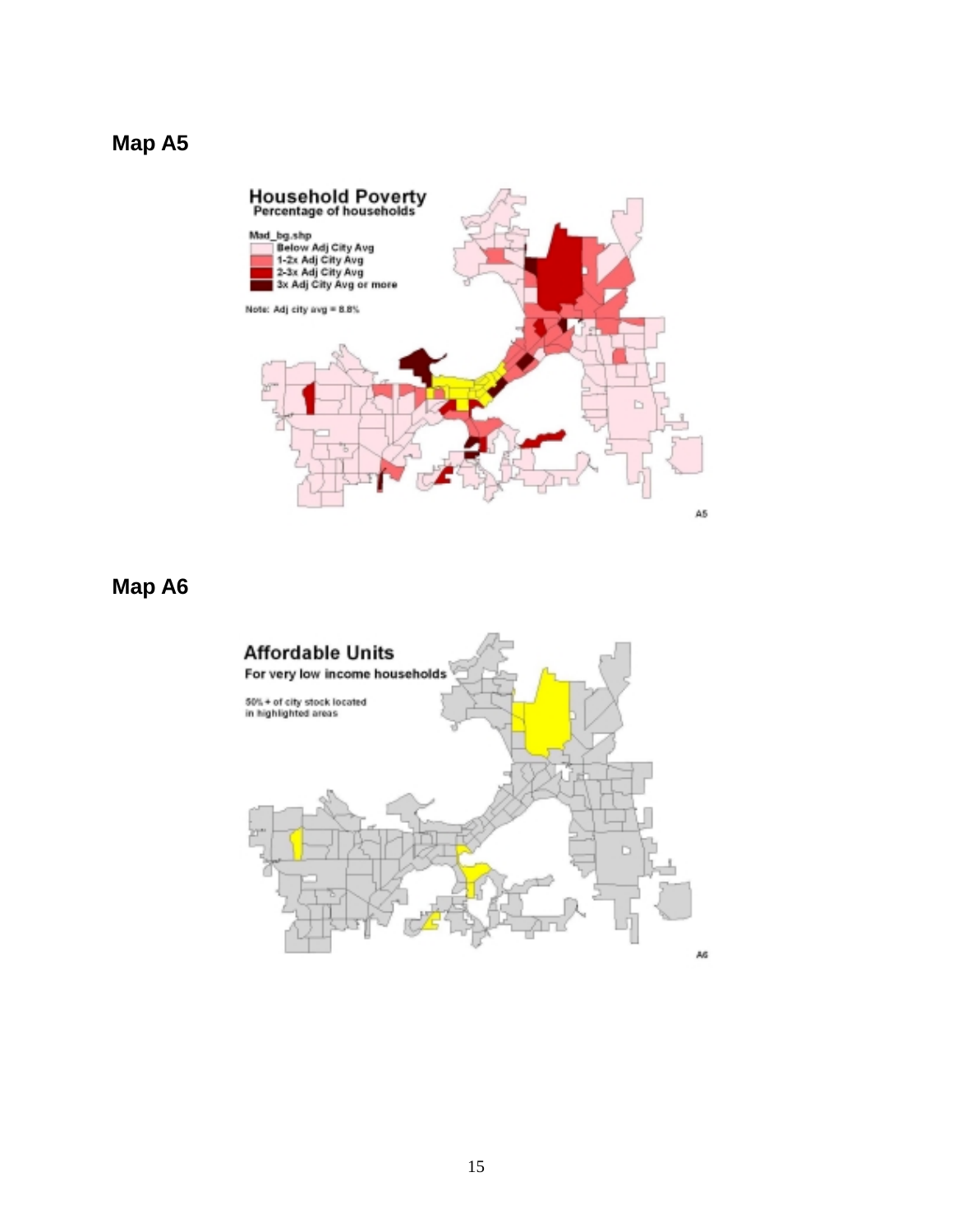

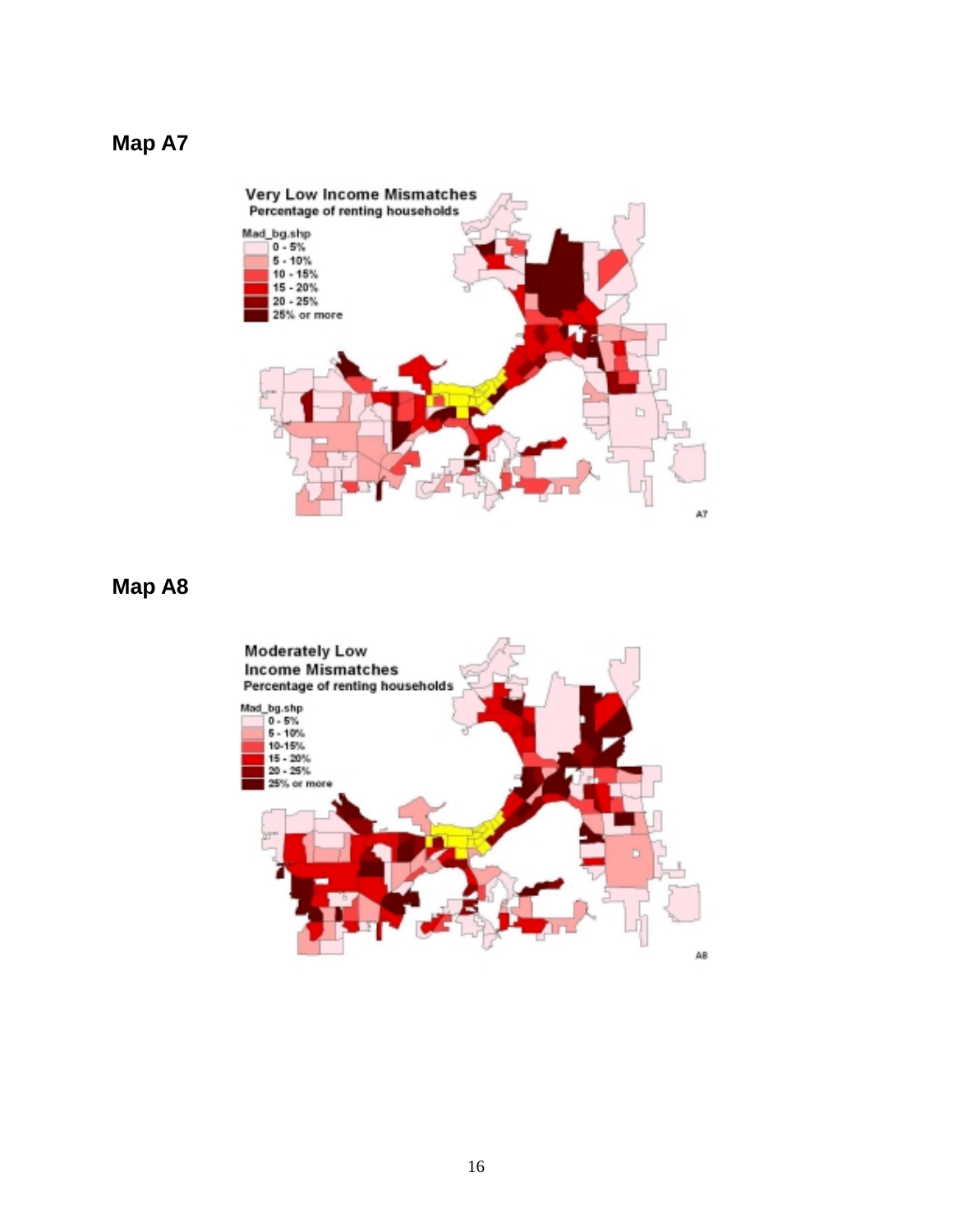

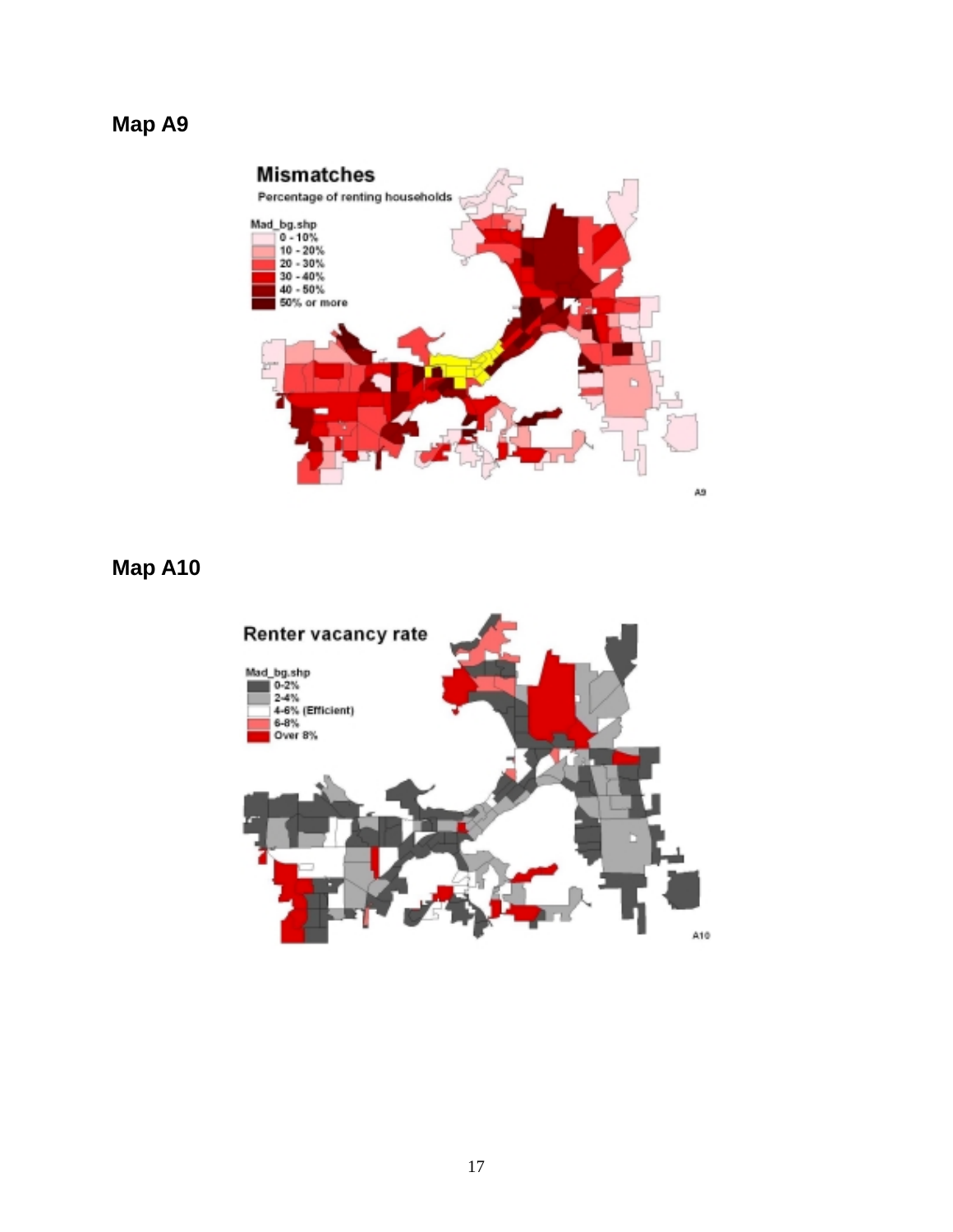# **APPENDIX B**

### **Detailed Census Data Description**

This analysis uses 1990 block-group level data from Census Summary Tape File (STF-3) for Geographic Information System analysis in EASI's ArcView. We would like to thank Bill Lanier from the City of Madison Department of Planning and Development for his assistance with this data.

The variables used were selected based on their relevance to the housing, income, and race issues explored in this paper. Following are the variables included in the analysis:

| $-Age$                                      | -Gross rent                                     |
|---------------------------------------------|-------------------------------------------------|
| -Race                                       | -Gross rent per bedroom                         |
| -Household income                           | -Gross rent as a percentage of household income |
| -Public Assistance income                   | -Value of owner-occupied housing                |
| -Ratio of income to poverty level           | -Total number of housing units                  |
| -Total number of persons                    | -Number of vacant housing units                 |
| -Total number of households                 | -Vacancy rate                                   |
| -Average number of persons per household    | -% of vacants for rent only                     |
| -Household type and relationship            | -% of vacants for sale only                     |
| -Household type and size                    | -% of vacants of all other types                |
| -Residence 5 years prior to census (1985)   | -Number of owner-occupied units                 |
| -Year householder moved into unit           | -Number of renter-occupied units                |
| -Poverty status by age and householder type | -Average number of rooms per unit (owner only)  |
|                                             | -Average number of rooms per unit (renter only) |

Two caveats should be taken from these data: first, block-groups have anywhere between 2,000 to 5,000 households in them, so the units are not equal, and all numbers are aggregated to this level. This does not lend itself to precise analysis, but for the purposes of finding housing discrepancies, a somewhat fluid definition anyway, the problem is not crucial.

Care must be taken to remember this, however: "students" are selected out of the data by removing block groups with more that 30 percent of the population between 18- and 24-years-of-age, regardless of the age of the rest of the population in the group. The block groups removed seem coincident with experience, so again, this only serves as a qualification on interpretation of the data. Second: STF-3 is scaled to 100 percent population.

Congressional battles notwithstanding, the Census Bureau does sample population statistically and attempts to extrapolate the "complete" characteristics of a block-group --- especially necessary as only 60 to 65 percent of census long forms (which surveys all housing and income variables) are returned. As of April 23, 2000, only 65 percent of the year 2000 census forms had been returned.\*

This generally means that percentages, but especially counts are not the true numbers. They are predicted values, albeit fairly accurate ones.

Block groups were used for the analysis because this level is the lowest available non-sample data the Census Bureau releases due to privacy concerns ("sample" data being a 5-percent sample, for example, as opposed to a 65-percent sample as above). For the purposes of this project, block

groups are sufficient to identify areas of the city with regards to housing, income, and vacancy rates.

\*-*The New York Times, April 7, 2000, Friday, Late Edition - Final, Section A; Page 21; Column 1; Low Response To Long Form Causes Worry About Census, By STEVEN A. HOLMES* 

-The New York Times, April 5, 2000, Wednesday, Late Edition - Final, Section A; Page 16; Column 1; Census Takers Uneasy as Mail Response Lags, By DAVID STOUT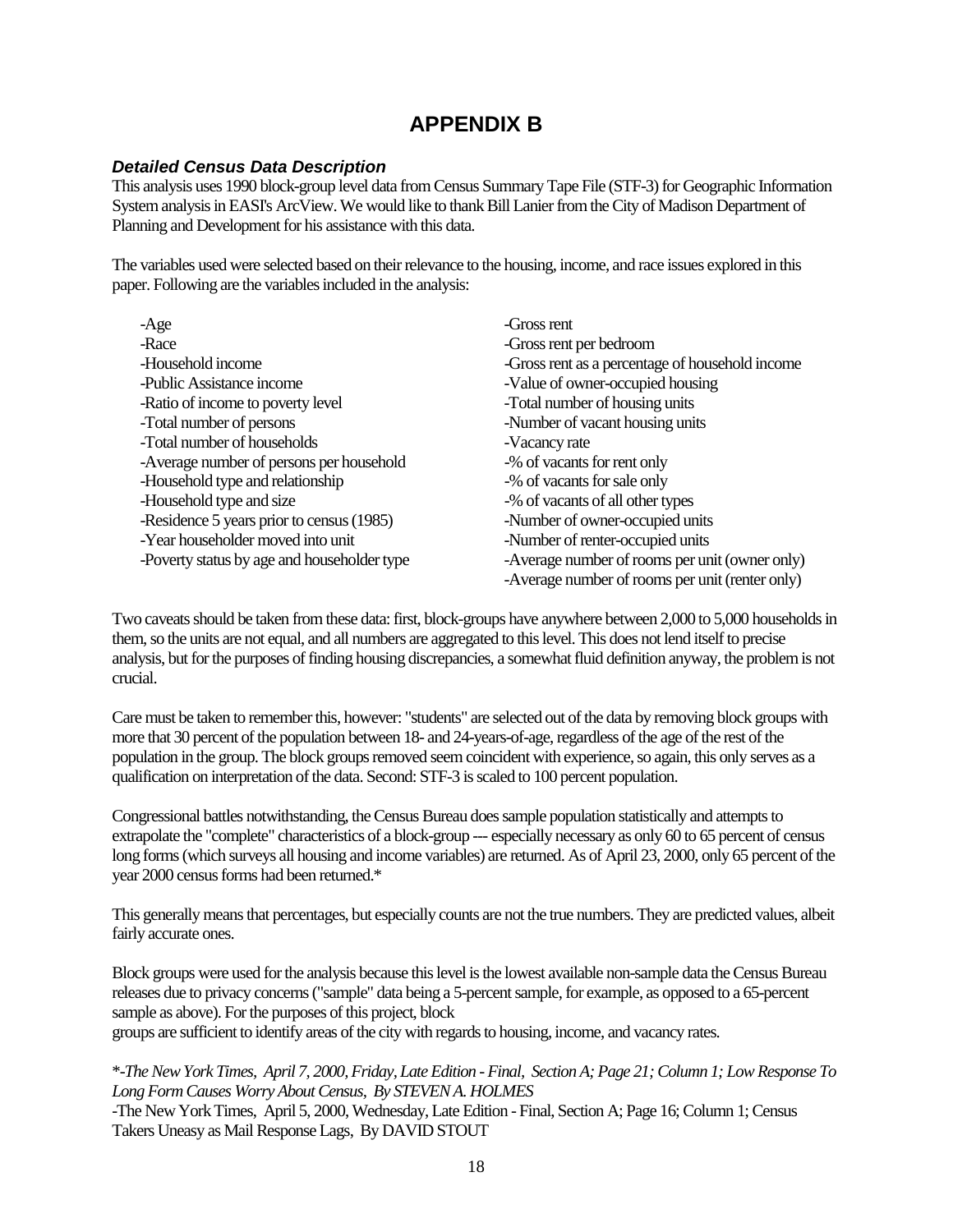# **APPENDIX C**

# **Summary Tables of 1990 Census Data**

|                         | <b>OWNER</b> | <b>RENTER</b> | <b>TOTAL</b> |
|-------------------------|--------------|---------------|--------------|
| <b>Units</b>            |              |               |              |
| Occupied units          | 36,332       | 41,029        | 77,361       |
|                         | 46.96%       | 53.04%        |              |
| Vacant units            | 362          | 1,494         | 2,686        |
|                         | 13.48%       | 55.62%        |              |
| Total housing units     | 36,694       | 42,523        | 80,047       |
|                         | 45.84%       | 53.12%        |              |
| Vacancy rate            | 0.99%        | 3.51%         | 3.36%        |
| Rooms                   |              |               |              |
| Occupied rooms          | 232,952      | 150,979       | 383,931      |
|                         | 60.68%       | 39.32%        |              |
| Avg. rooms/unit         | 6.41         | 3.68          | 4.96         |
| <b>Size</b>             |              |               |              |
| 0 bedroom units         |              | 4,702         | 11.46%       |
| 1 bedroom units         |              | 12,730        | 31.04%       |
| 2 bedroom units         |              | 16,618        | 40.52%       |
| 3 or more bedroom units |              | 6,964         | 16.98%       |
| Total specified units   |              | 41,014        |              |
| Overcrowding            |              |               |              |
| Overcrowded units       | 255          | 2,048         | 2,303        |
| (Persons per room > 1)  | 11.07%       | 88.93%        |              |
| % of occupied units     | 0.70%        | 4.99%         | 2.98%        |

### **Table C1: Housing**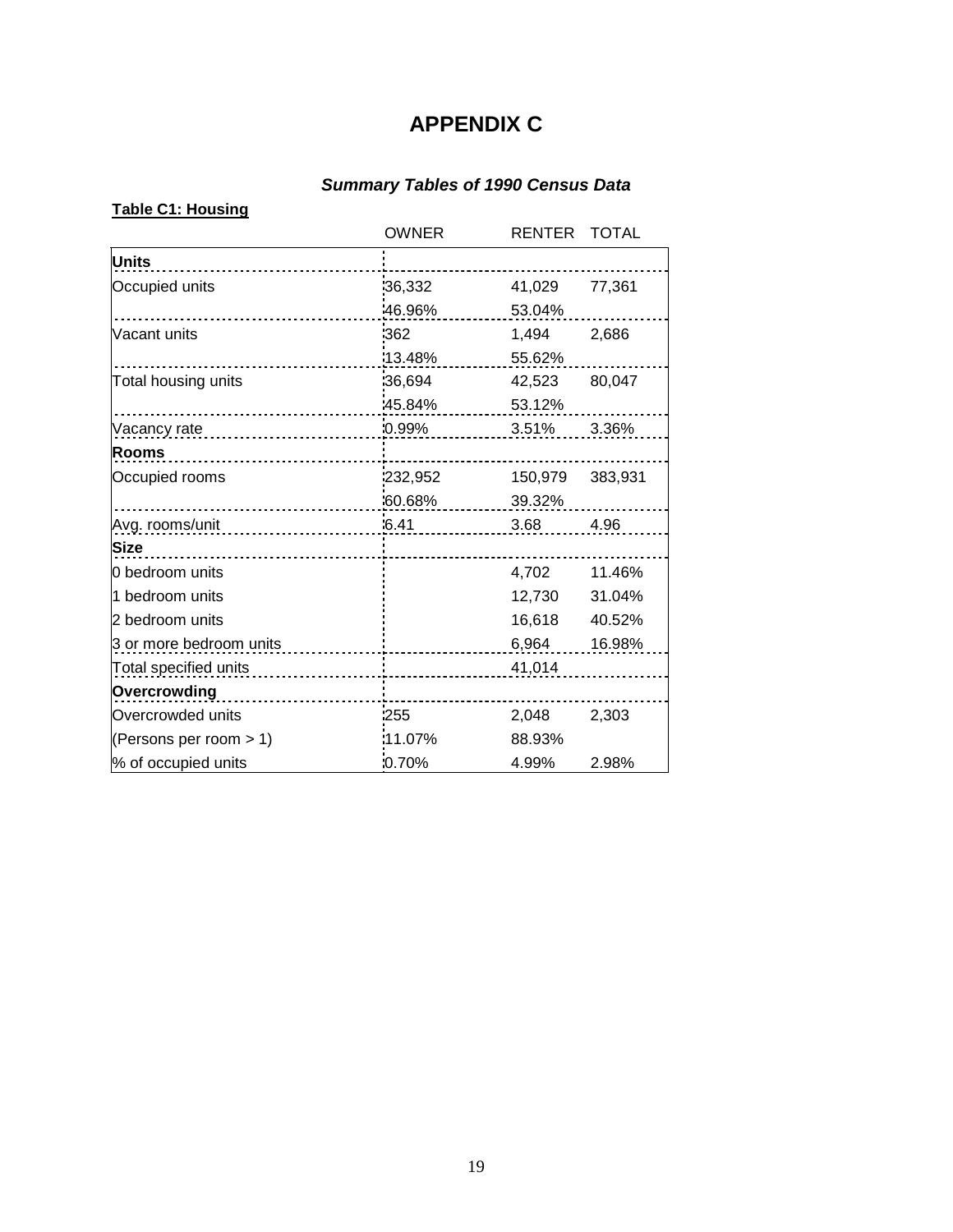### **Table C2: Households**

|                                | $<$ \$10,000 | \$10,000 to<br>\$19,999 | \$20,000 to<br>\$34,999 | \$35,000 to<br>\$49,999 | $\geq$ \$50,000 | <b>TOTAL</b> |
|--------------------------------|--------------|-------------------------|-------------------------|-------------------------|-----------------|--------------|
| All households                 | 11,521       | 13,399                  | 20,042                  | 13,904                  | 17,807          | 76,673       |
|                                | 15.03%       | 17.48%                  | 26.14%                  | 18.13%                  | 23.22%          |              |
| Mean                           | \$36,089     |                         |                         |                         |                 |              |
| Median                         | \$29,423     |                         |                         |                         |                 |              |
| Owner households               | 1,428        | 3,188                   | 7,882                   | 8,802                   | 14,992          | 36,292       |
|                                | 3.93%        | 8.78%                   | 21.72%                  | 24.25%                  | 41.31%          |              |
| Mean                           | \$38,449     |                         |                         |                         |                 |              |
| Renter households              | 10,479       | 10,330                  | 12,257                  | 5,118                   | 2,830           | 41,014       |
|                                | 25.55%       | 25.19%                  | 29.88%                  | 12.48%                  | 6.90%           |              |
| Mean                           | \$22,027     |                         |                         |                         |                 |              |
| Households in non-             |              |                         |                         |                         |                 |              |
| affordable housing units       | 8,640        | 7,282                   | 2,367                   | 171                     | 19              | 18,479       |
| (gross rent as a %-age of      | 46.76%       | 39.41%                  | 12.81%                  | 0.93%                   | 0.10%           |              |
| household income $\geq 30\%$ ) |              |                         |                         |                         |                 |              |
| % of all households            | 74.99%       | 54.35%                  | 11.81%                  | 1.23%                   | 0.11%           | 24.10%       |
| Family households below        |              |                         |                         |                         |                 |              |
| poverty line                   |              |                         |                         |                         |                 | 2,673        |
| Nonfamily households           |              |                         |                         |                         |                 |              |
| below poverty line             |              |                         |                         |                         |                 | 8,626        |
| Total households below         |              |                         |                         |                         |                 |              |
| poverty line                   |              |                         |                         |                         |                 | 11,299       |
| % of all households            |              |                         |                         |                         |                 | 14.74%       |
| Households with public         |              |                         |                         |                         |                 |              |
| Assistance income              |              |                         |                         |                         |                 | 3957         |
| % of all households            |              |                         |                         |                         |                 | 5.16%        |

### **Table C3: Persons**

|                           |         | % of Pop. |
|---------------------------|---------|-----------|
| <b>Madison Population</b> | 191,262 |           |
| Race                      |         |           |
| Whites                    | 173,671 | 90.80%    |
| Minorities (non-whites)   | 17,572  | 9.19%     |
| Age                       |         |           |
| 18 to 24 (student proxy)  | 42,372  | 22.15%    |
| 65 and over               | 17,591  | 9.20%     |
| Residence                 |         |           |
| Not in Madison in 1985    | 57,096  | 29.85%    |
| <b>Poverty Status</b>     |         |           |
| Below poverty line        | 28,640  | 14.97%    |
| <b>Household Size</b>     |         | % of HHs  |
| Small (persons $<$ 5)     | 72,505  | 93.72%    |
| Large (5 or more persons) | 4,856   | 6.28%     |

Note: HH = household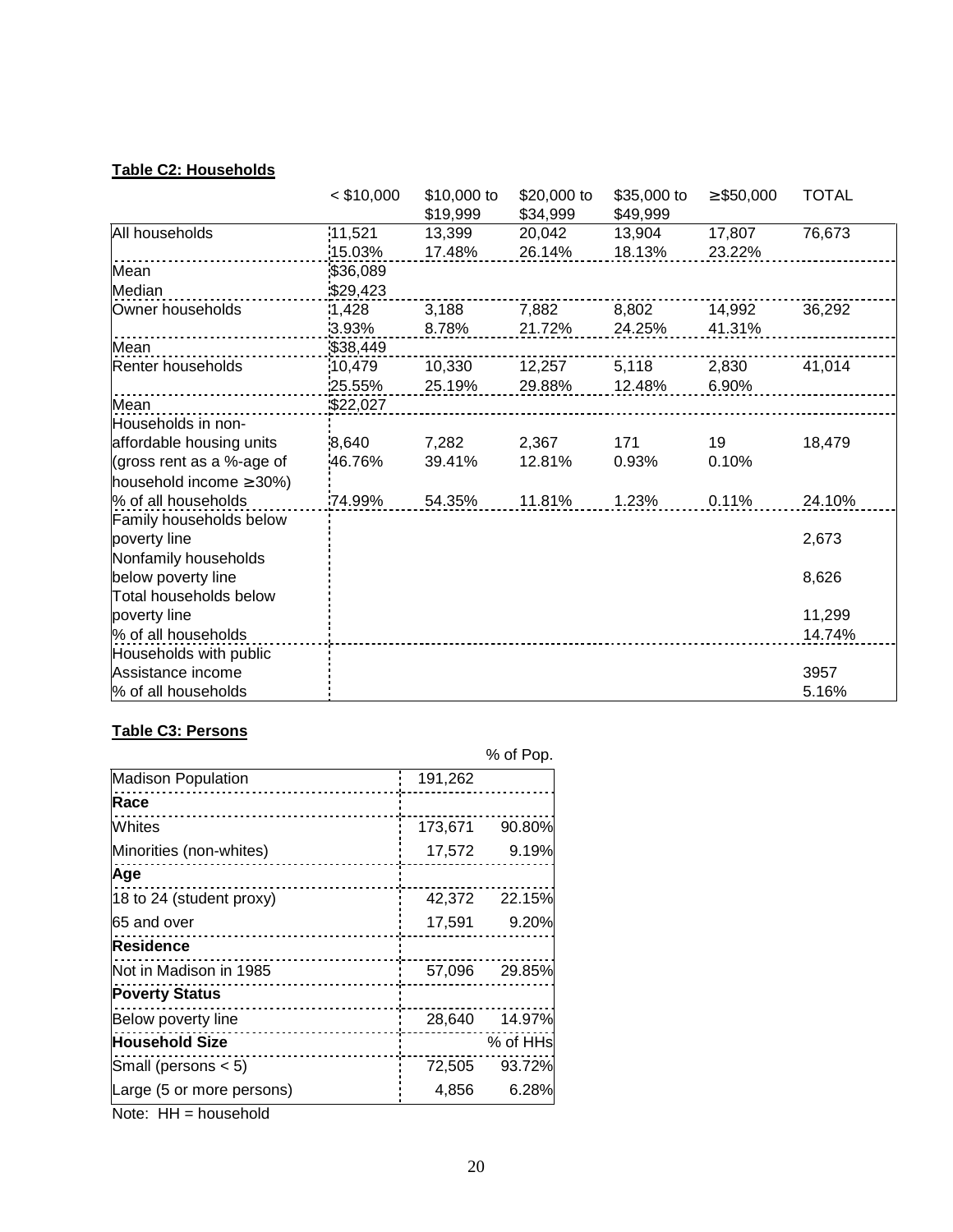### **Table C4: Affordable Housing**

| <b>Affordable Units by Household Income:</b> |        |  |  |  |
|----------------------------------------------|--------|--|--|--|
| $<$ \$10,000 (GR $<$ \$200/mo)               | 2,047  |  |  |  |
| \$10,000 to \$19,999 (GR \$200-499/mo)       | 21,466 |  |  |  |
| \$20,000 to \$34,999 (GR \$500-749/mo)       | 13,386 |  |  |  |
| Total                                        | 36,899 |  |  |  |
| <b>Affordable Units by Household Income</b>  |        |  |  |  |
| and Size of Unit                             |        |  |  |  |
| < \$10,000 (GR < \$200/mo)                   |        |  |  |  |
| 0-1 bedroom units                            | 1,329  |  |  |  |
| 2 or more bedroom units                      | 718    |  |  |  |
| \$10,000 to \$19,999 (GR \$200-499/mo)       |        |  |  |  |
| 0-1 bedroom units                            | 13,509 |  |  |  |
| 2 or more bedroom units                      | 7,957  |  |  |  |
| \$20,000 to \$34,999 (GR \$500-749/mo)       |        |  |  |  |
| 0-1 bedroom units                            | 2,165  |  |  |  |
| 2 or more bedroom units                      | 11,221 |  |  |  |

Note: GR = gross rent

### NON-STUDENT BLOCK GROUPS ONLY

 $(18-24yr-olds < 1/3)$ 

### **Table C5: Housing**

|                           | OWNER  | <b>RENTER</b> | TOTAL  |
|---------------------------|--------|---------------|--------|
| <b>Units</b>              |        |               |        |
| Occupied units            | 35,714 | 30,912        | 66,626 |
|                           | 53.60% | 46.40%        |        |
| Vacant units              | 355    | 1,214         | 2,257  |
|                           | 15.73% | 53.79%        |        |
| Total housing units       | 36,069 | 32,126        | 68,883 |
|                           | 52.36% | 46.64%        |        |
| Vacancy rate              | 0.98%  | 3.78%         | 3.28%  |
| Overcrowding              |        |               |        |
| Overcrowded units         | 249    | 1,430         | 1,679  |
| (Persons per room $> 1$ ) | 14.83% | 85.17%        |        |
| % of occupied units       | 0.70%  | 4.63%         | 2.52%  |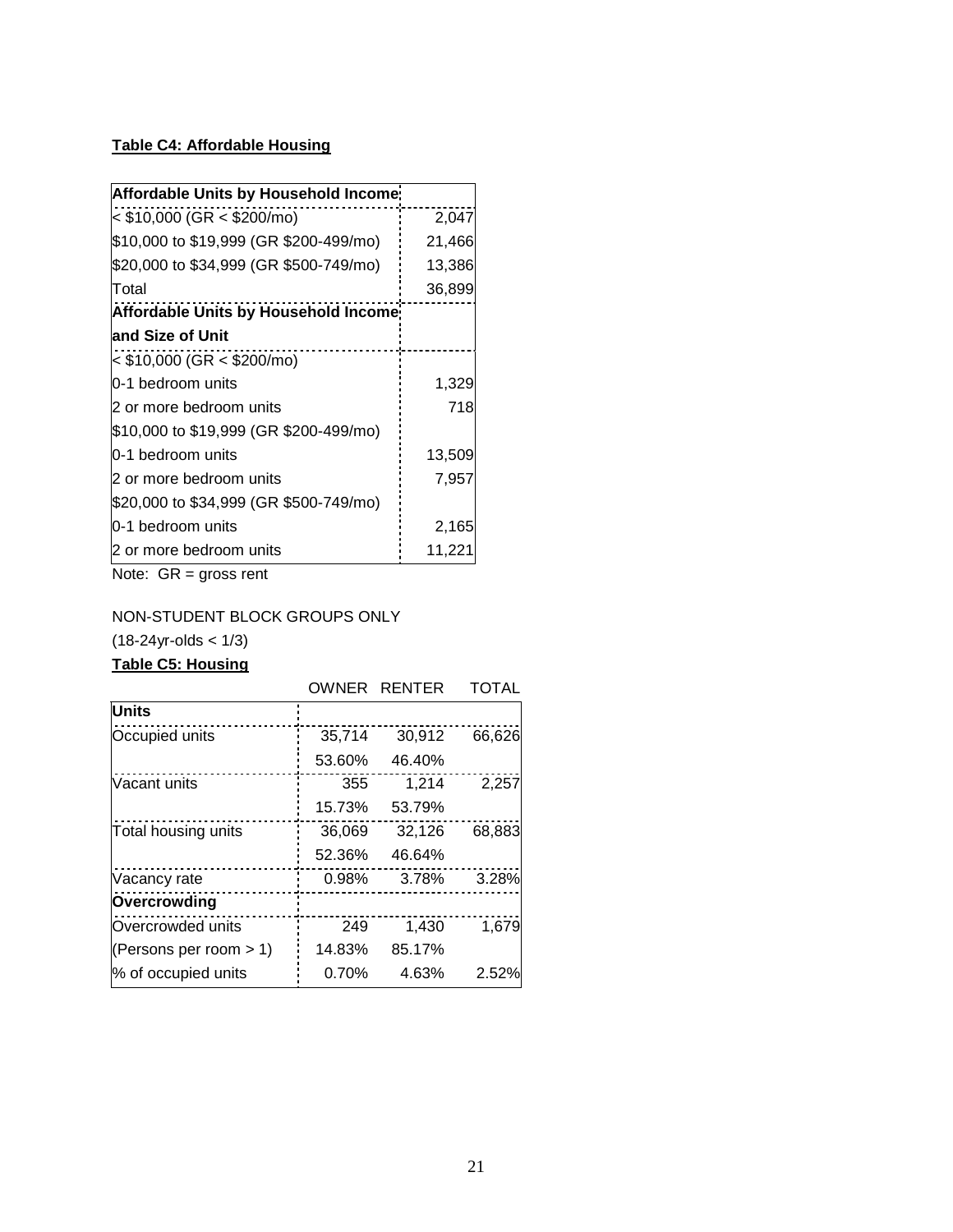### **Table C6: Households**

|                               |        | $\leq$ \$10,000 \$10,000 to \$20,000 to \$35,000 to $\geq$ \$50,000 TOTAL |          |          |        |               |
|-------------------------------|--------|---------------------------------------------------------------------------|----------|----------|--------|---------------|
|                               |        | \$19,999                                                                  | \$34,999 | \$49,999 |        |               |
| All households                | 6,637  | 10,608                                                                    | 18,043   | 13,266   |        | 17,419 65,973 |
|                               | 10.06% | 16.08%                                                                    | 27.35%   | 20.11%   | 26.40% |               |
| Households in non-            |        |                                                                           |          |          |        |               |
| affordable housing units      | 4,342  | 5,328                                                                     | 1,619    | 74       | 11     | 11,374        |
| (gross rent as a %-age of     | 38.17% | 46.84%                                                                    | 14.23%   | 0.65%    | 0.10%  |               |
| household income $\geq$ 30%)  |        |                                                                           |          |          |        |               |
| % of all households           | 65.42% | 50.23%                                                                    | 8.97%    | 0.56%    |        | 0.06% 17.24%  |
| Family households below       |        |                                                                           |          |          |        |               |
| poverty line                  |        |                                                                           |          |          |        | 2,499         |
| Nonfamily households          |        |                                                                           |          |          |        |               |
| below poverty line            |        |                                                                           |          |          |        | 3,318         |
| <b>Total households below</b> |        |                                                                           |          |          |        |               |
| poverty line                  |        |                                                                           |          |          |        | 5,817         |
| % of all households           |        |                                                                           |          |          |        | 8.82%         |

### **Table C7: Persons**

|                          |         | % of Pop. |
|--------------------------|---------|-----------|
| Area Population          | 159,442 |           |
| Age                      |         |           |
| 18 to 24 (student proxy) | 18,149  | 11.38%    |
| 65 and over              | 16,801  | 10.54%    |
| <b>Residence</b>         |         |           |
| Not in Madison in 1985   | 33,047  | 20.73%    |
| <b>Poverty Status</b>    |         |           |
| Below poverty line       | 15,669  | 9.83%     |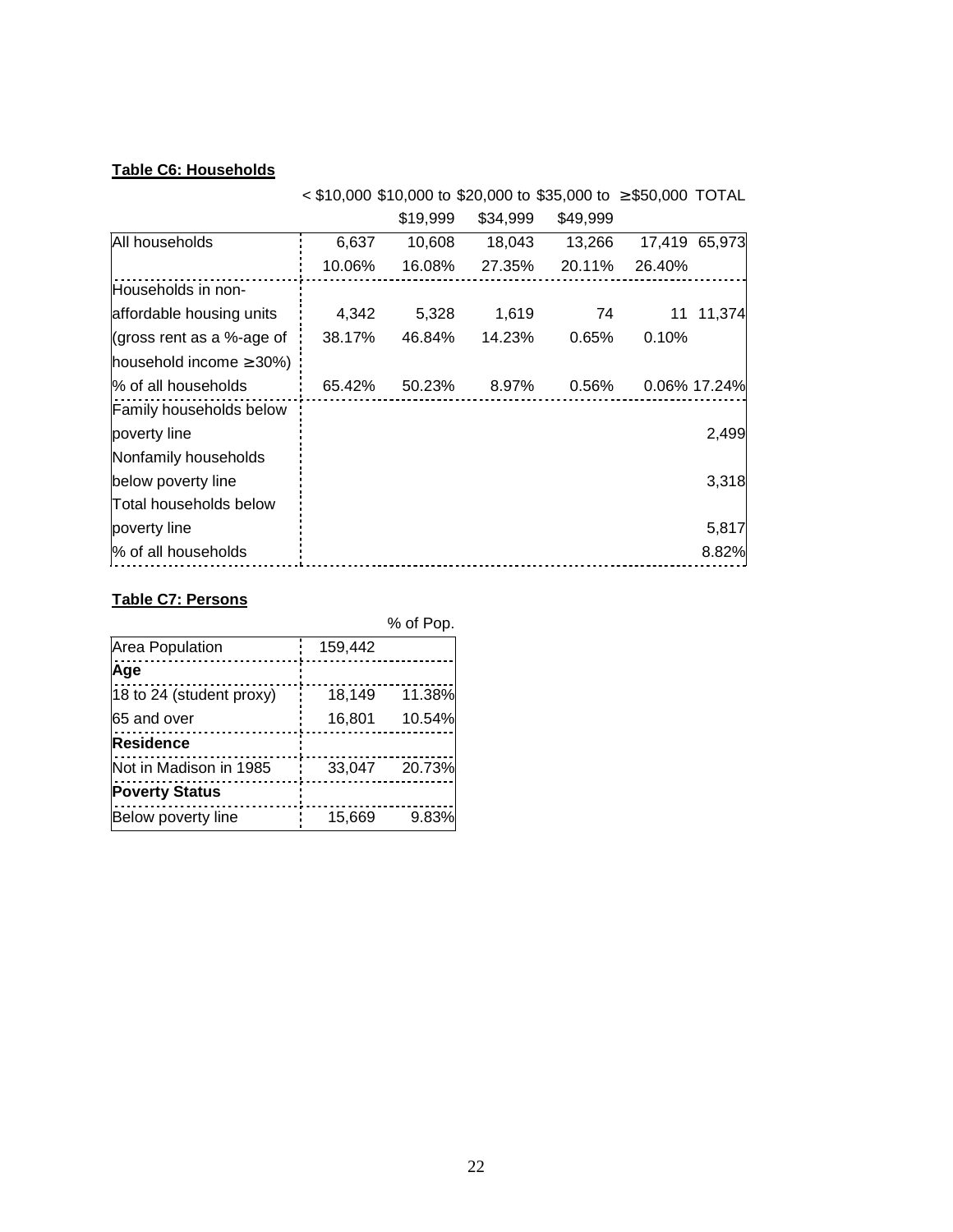### STUDENT BLOCK GROUPS ONLY

 $(18-24yr-olds > 1/3)$ 

### **Table C8: Housing**

### OWNER RENTER TOTAL

| <b>Units</b>              |       |        |        |
|---------------------------|-------|--------|--------|
| Occupied units            | 618   | 10,117 | 10,735 |
|                           | 5.76% | 94.24% |        |
| Vacant units              | 7     | 280    | 429    |
|                           | 1.63% | 65.27% |        |
| Total housing units       | 625   | 10,397 | 11,164 |
|                           | 5.60% | 93.13% |        |
| Vacancy rate              | 1.12% | 2.69%  | 3.84%  |
| Overcrowding              |       |        |        |
| Overcrowded units         | 6     | 618    | 624    |
| (Persons per room $> 1$ ) | 0.96% | 99.04% |        |
| % of occupied units       | 0.97% | 6.11%  | 5.81%  |

## **Table C9: Households**

 < \$10,000 \$10,000 to \$20,000 to \$35,000 to ≥ \$50,000 TOTAL \$19,999 \$34,999 \$49,999

|                               |        | ง เ ว.ววว | <b>D</b> OH.YYY | <b>D</b> HA'AAA |       |        |
|-------------------------------|--------|-----------|-----------------|-----------------|-------|--------|
| All households                | 4,884  | 2,791     | 1,999           | 638             | 388   | 10,700 |
|                               | 45.64% | 26.08%    | 18.68%          | 5.96%           | 3.63% |        |
| Households in non-            |        |           |                 |                 |       |        |
| affordable housing units      | 4,298  | 1,954     | 748             | 97              | 8     | 7,105  |
| (gross rent as a %-age of     | 60.49% | 27.50%    | 10.53%          | 1.37%           | 0.11% |        |
| household income $\geq$ 30%): |        |           |                 |                 |       |        |
| % of all households           | 88.00% | 70.01%    | 37.42%          | 15.20%          | 2.06% | 66.40% |
| Family households below       |        |           |                 |                 |       |        |
| poverty line                  |        |           |                 |                 |       | 174    |
| Nonfamily households          |        |           |                 |                 |       |        |
| below poverty line            |        |           |                 |                 |       | 5,308  |
| <b>Total households below</b> |        |           |                 |                 |       |        |
| poverty line                  |        |           |                 |                 |       | 5,482  |
| % of all households           |        |           |                 |                 |       | 51.23% |
|                               |        |           |                 |                 |       |        |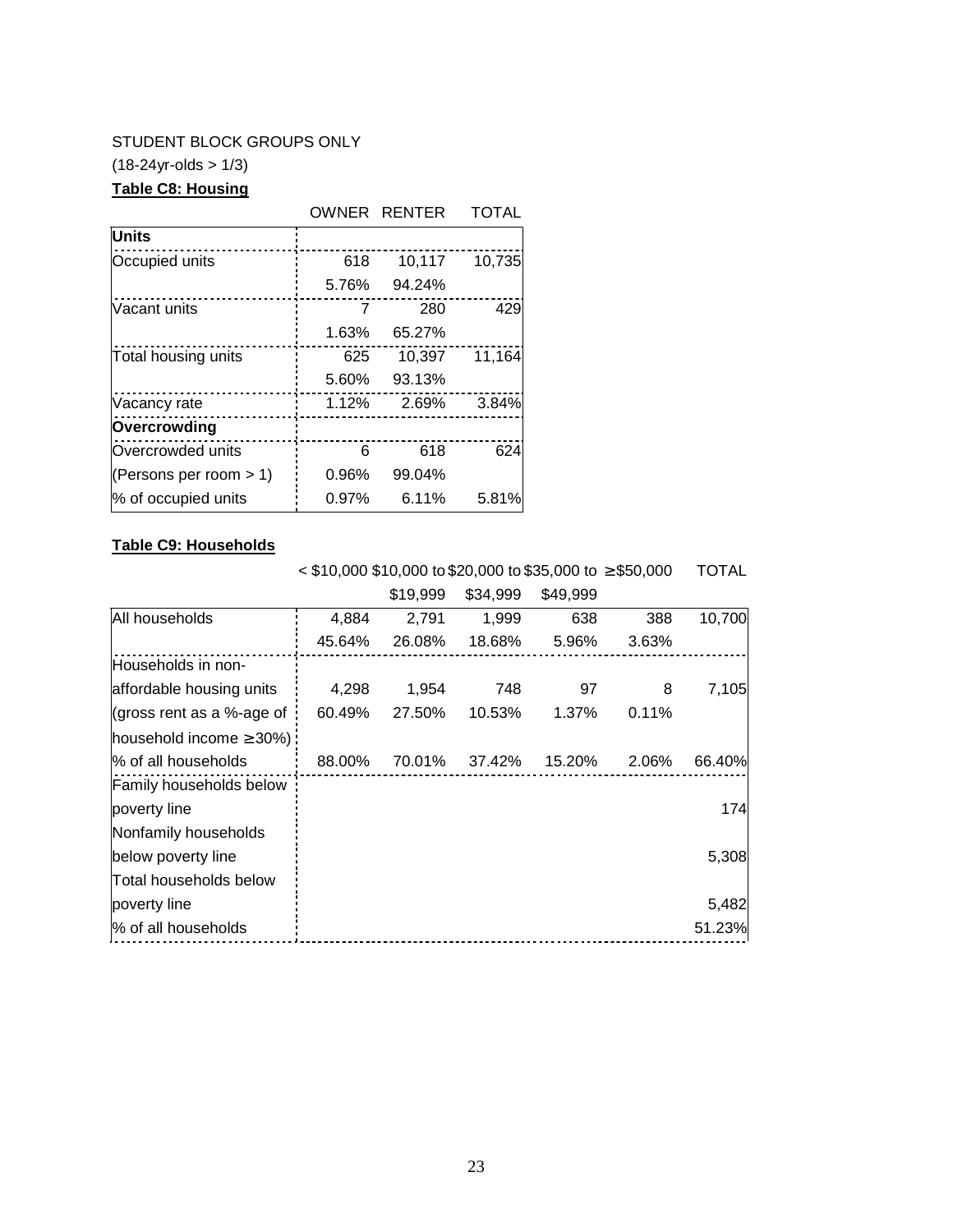### **Table C10: Persons**

% of Pop.

| Area Population          | 31,820 |        |
|--------------------------|--------|--------|
| Age                      |        |        |
| 18 to 24 (student proxy) | 24,223 | 76.13% |
| 65 and over              | 790    | 2.48%  |
| Residence                |        |        |
| Not in Madison in 1985   | 24,049 | 75.58% |
| <b>Poverty Status</b>    |        |        |
| Below poverty line       | 12,971 | 40.76% |
| Not determined           | 9,975  | 31.35% |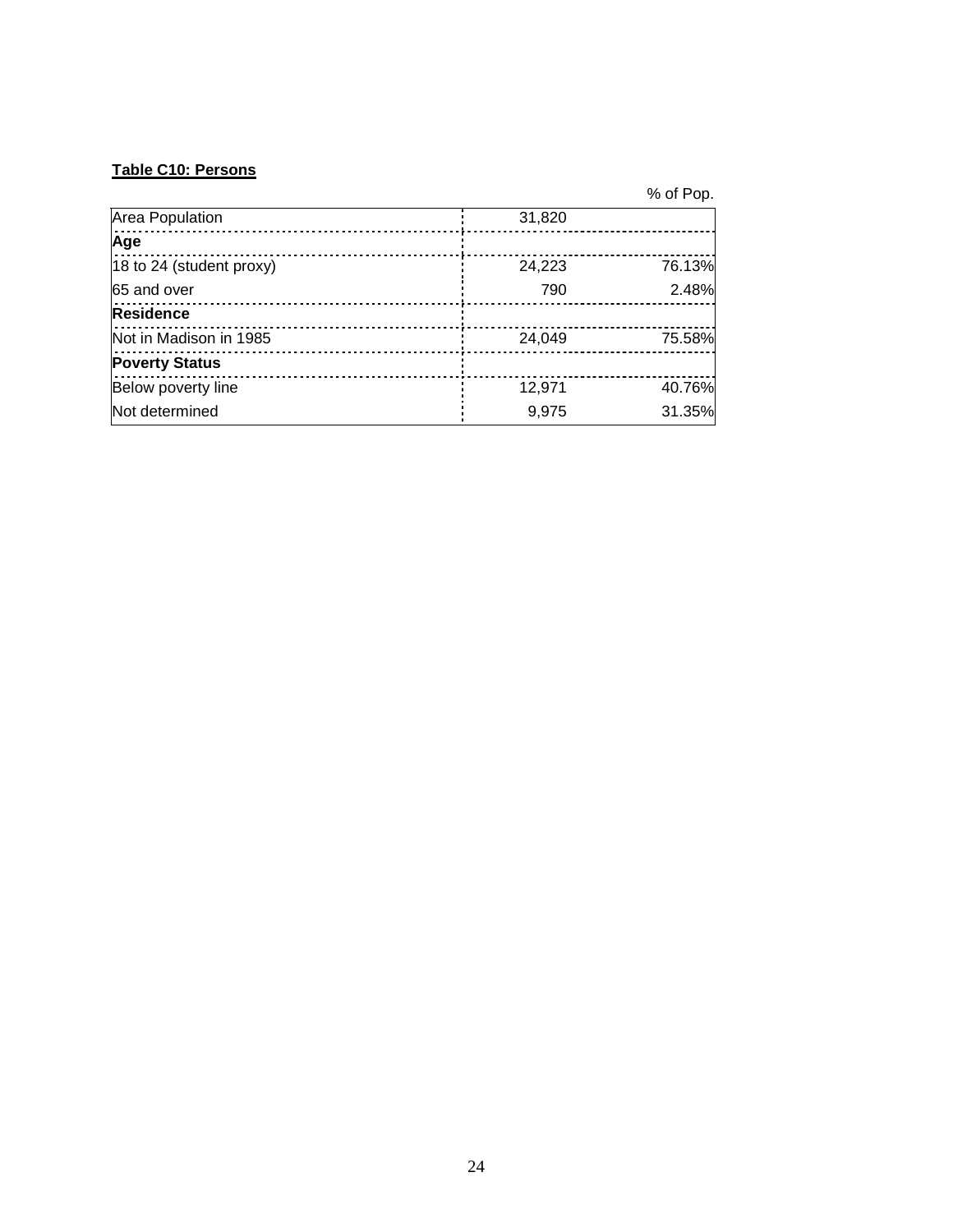# **APPENDIX D Detailed Block Group Tables for 1990 Census Data**

1. Most students fall below the poverty line.

| Table D1: Concentrated Young Adults (18-24yr-olds) - Proxy for Student |  |
|------------------------------------------------------------------------|--|
| <b>Areas</b>                                                           |  |

|               | Total   | Young  |              | Household        |
|---------------|---------|--------|--------------|------------------|
| Block Group # | Persons | Adults | % of Persons | Poverty Rate (%) |
| 82            | 1,253   | 589    | 47.01        | 28.90            |
| 90            | 1,506   | 846    | 56.18        | 37.23            |
| 92            | 2,230   | 1,208  | 54.17        | 47.14            |
| 96            | 2,951   | 2,726  | 92.38        | 74.97            |
| 99            | 2,944   | 2,513  | 85.36        | 68.62            |
| 100           | 3,605   | 3,588  | 99.53        | 23.53            |
| 106           | 1,550   | 1,133  | 73.10        | 64.80            |
| 112           | 2,337   | 1,967  | 84.17        | 67.93            |
| 113           | 3,095   | 2,349  | 75.90        | 67.25            |
| 115           | 3,272   | 3,210  | 98.11        | 100.00           |
| 116           | 1,613   | 571    | 35.40        | 30.98            |
| 119           | 2,014   | 1,315  | 65.29        | 38.53            |
| 122           | 1,380   | 884    | 64.06        | 42.66            |
| 131           | 2,070   | 1,324  | 63.96        | 25.95            |

Total 24,224 (57% of Madison's young adult population)

### 2. Poverty is high in areas with highly concentrated minority populations.

| <b>Table D2: Concentrated Minority</b> |  |
|----------------------------------------|--|
| <b>Population</b>                      |  |

|               | Total   |                   |                   | Household        |
|---------------|---------|-------------------|-------------------|------------------|
| Block Group # | Persons | <b>Minorities</b> | % of Persons      | Poverty Rate (%) |
| 48            | 648     | 241               | 37.19             | 34.31            |
| 65            | 3,528   | 1,849             | 52.41             | 27.48            |
| 160           | 1,135   | 385               | 33.92             | 31.20            |
| 163           | 1,815   | 574               | 31.63             | 17.69            |
| 166           | 909     | 520               | 57.21             | 24.00            |
| 201           | 875     | 274               | 31.31             | 21.85            |
| 207           | 1,221   | 555               | 45.45             | 33.41            |
|               |         |                   | (25% of Madison's |                  |

Total 4,398 minority population)

\* Block Group #65 is the Eagle Heights area where a large number of student families reside along with many foreign students. These students are primarily older graduate students and consequently are not picked up in our proxy for students (18-24yr-olds).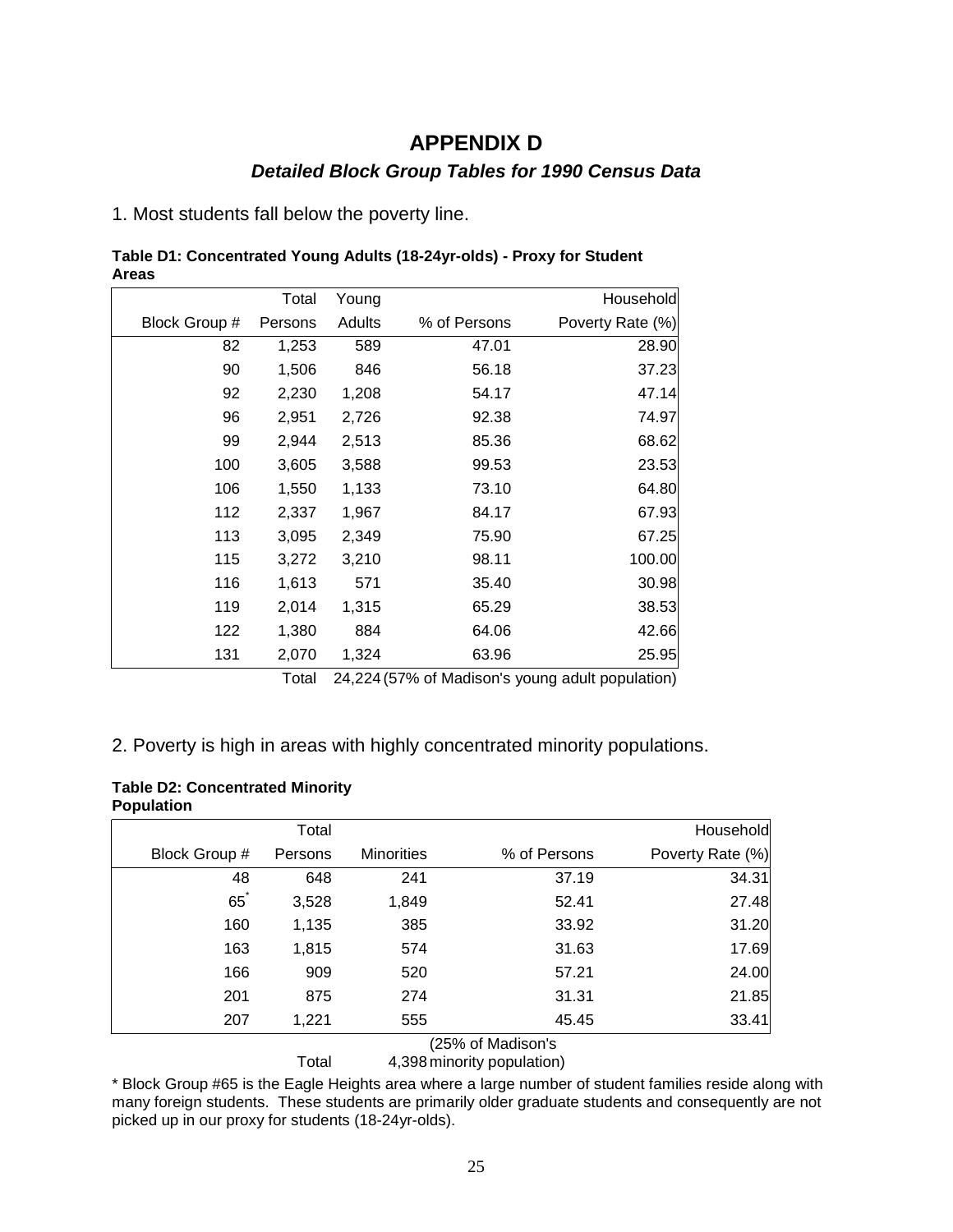### **Table D3: Concentrated Elderly Population (65+)**

| . .           |         |         |              |  |
|---------------|---------|---------|--------------|--|
|               | Total   |         |              |  |
| Block Group # | Persons | Elderly | % of Persons |  |
| 124           | 1.968   | 917     | 46.60        |  |
| 147           | 1.874   | 560     | 29.88        |  |
| 152           | 853     | 263     | 30.83        |  |
|               |         |         |              |  |

Total 1,740 (10% of Madison's elderly population)

Note: Block groups were excluded if they contained less than 100 persons

3. Areas where welfare recipients are concentrated have large minority populations.

| <b>Table D4: Concentrated Public Assistant</b> |  |
|------------------------------------------------|--|
| <b>Recipients</b>                              |  |

| Total | Receiving |                                            | Minorities as |
|-------|-----------|--------------------------------------------|---------------|
|       |           | % of Households                            | % of Persons  |
| 633   | 134       | 21.17                                      | 17.61         |
| 521   | 91        | 17.47                                      | 23.65         |
| 239   | 83        | 34.73                                      | 37.19         |
| 521   | 90        | 17.27                                      | 13.08         |
| 508   | 127       | 25.00                                      | 25.31         |
| 780   | 125       | 16.03                                      | 31.63         |
| 350   | 129       | 36.86                                      | 57.21         |
| 328   | 54        | 16.46                                      | 12.47         |
| 357   | 86        | 24.09                                      | 31.31         |
| 458   | 133       | 29.04                                      | 45.45         |
|       |           | Block Group # Households Public Assistance |               |

Total 1,052 (27% of Madison's assisted households)

Note: Block groups were excluded if they contained less than 100 households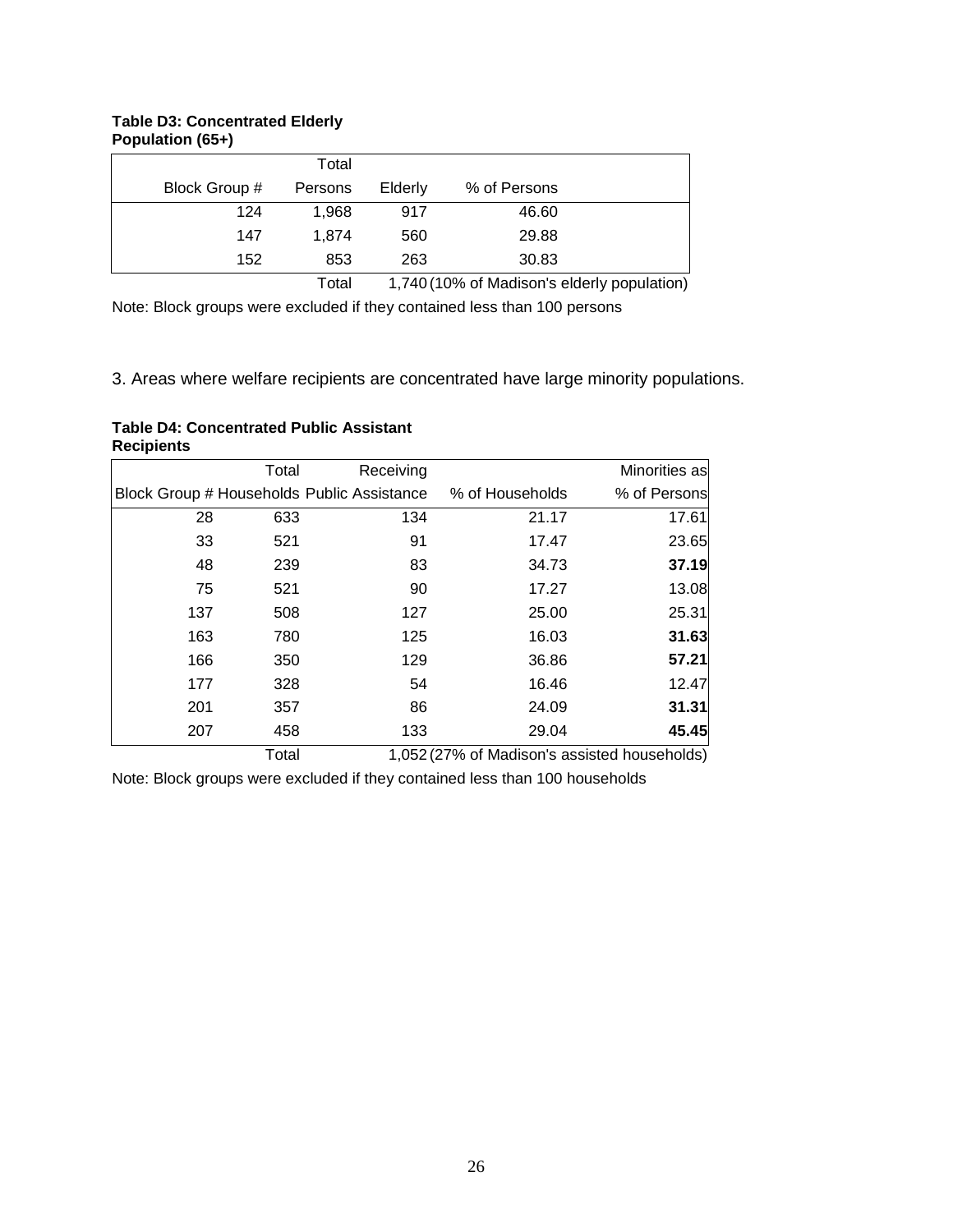4. Areas where poverty is concentrated have large minority populations.

| <u>J/</u>      |            |              |                                          |               |
|----------------|------------|--------------|------------------------------------------|---------------|
|                | Total      | <b>Below</b> |                                          | Minorities as |
| Block Group #  | Households | Poverty Line | % of Households                          | % of Persons  |
| 28             | 633        | 181          | 28.59                                    | 17.61         |
| 48             | 239        | 82           | 34.31                                    | 37.19         |
| $65^{\degree}$ | 1,230      | 338          | 27.48                                    | 52.41         |
| 75             | 521        | 144          | 27.64                                    | 13.08         |
| 108            | 1,039      | 315          | 30.32                                    | 13.17         |
| 160            | 532        | 166          | 31.20                                    | 33.92         |
| 207            | 458        | 153          | 33.41                                    | 45.45         |
|                | Total      |              | 1,379 (12% of Madison's poor households) |               |

#### **Table D5: Concentrated Household Poverty (uses adj city Avg)**

Note: Excludes students areas and block groups containing less than 100 households

\* Block Group #65 is the Eagle Heights area where a large number of student families reside along with many foreign students. These students are primarily older graduate students and consequently are not picked up in our proxy for students (18-24yr-olds).

5. Housing tends to be most affordable where poverty is high and the minority population is substantial.

### **Table D6: Most Affordable Units (for very low income households)**

|                            | <b>Total Most Affordable</b> | Household | Minorities as |                                                 |              |
|----------------------------|------------------------------|-----------|---------------|-------------------------------------------------|--------------|
| Block Group # Rental Units |                              |           |               | Rental Units % of Rental Units Poverty Rate (%) | % of Persons |
| 28                         | 448                          | 163       | 36.71         | 28.59                                           | 17.61        |
| 33                         | 171                          | 90        | 50.85         | 24.18                                           | 23.65        |
| 35                         | 252                          | 60        | 23.81         | 14.12                                           | 10.92        |
| 117                        | 245                          | 123       | 49.80         | 21.81                                           | 21.31        |
| 137                        | 617                          | 321       | 55.06         | 25.00                                           | 25.31        |
| 153                        | 429                          | 135       | 30.89         | 10.89                                           | 8.74         |
| 166                        | 262                          | 81        | 31.15         | 24.00                                           | 57.21        |
| 201                        | 320                          | 60        | 19.23         | 21.85                                           | 31.31        |
|                            | $T0$ tol                     |           |               | 1.022/50% of Modican's most affordable units)   |              |

Total 1,033 (50% of Madison's most affordable units)

Note: Excludes student areas and block groups containing less than 100 rental units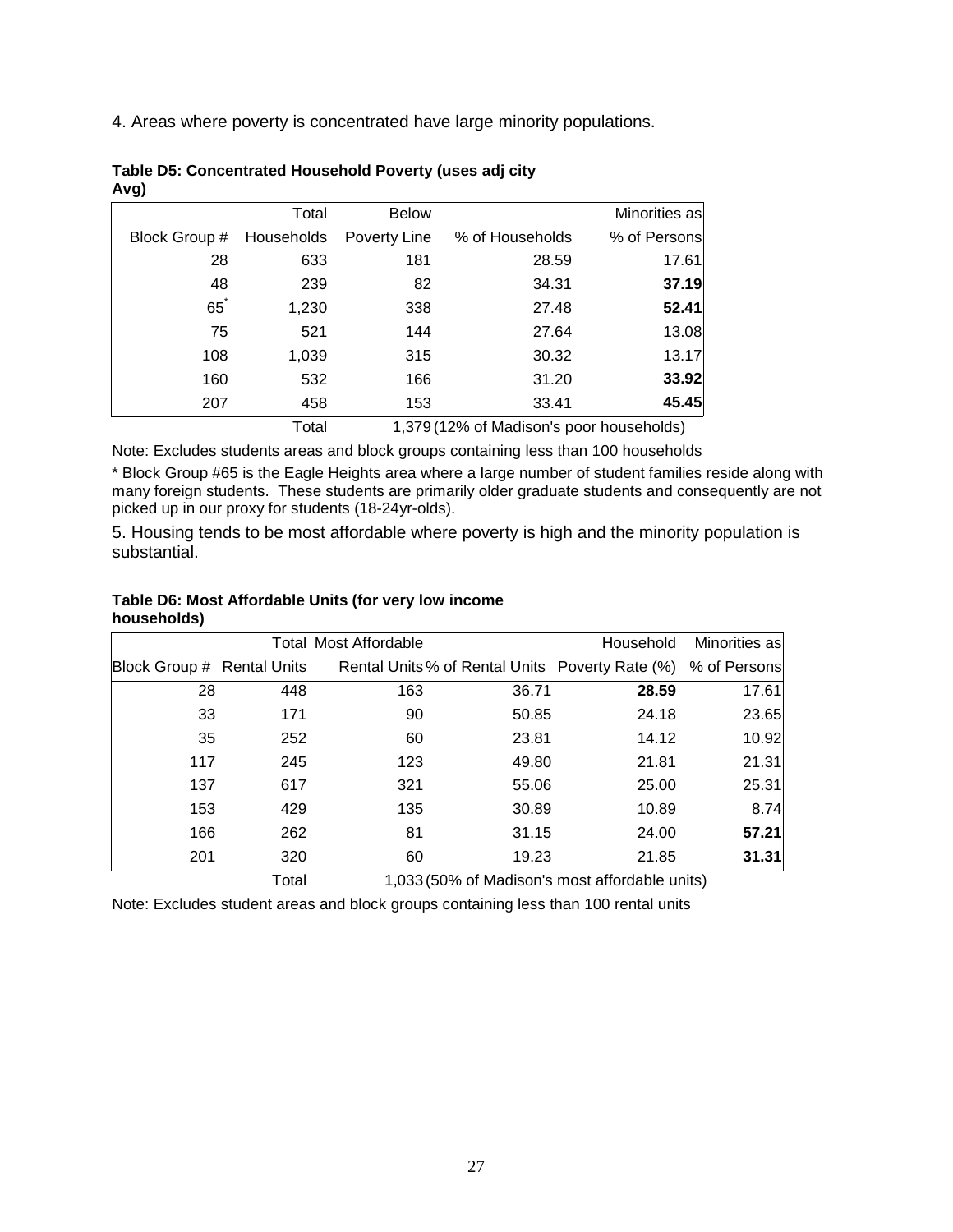6. Since high minority concentration is associated with high rates of poverty, the affordable housing gap disproportionately impacts impoverished minorities.

|               | Total               | Mismatched |                                | Minorities as |
|---------------|---------------------|------------|--------------------------------|---------------|
| Block Group # | <b>Rental Units</b> |            | Rental Units % of Rental Units | % of Persons  |
| 28            | 448                 | 117        | 26.35                          | 17.61         |
| 33            | 171                 | 72         | 40.68                          | 23.65         |
| 35            | 252                 | 75         | 29.76                          | 10.92         |
| 48            | 215                 | 52         | 26.40                          | 37.19         |
| 77            | 135                 | 45         | 31.69                          | 5.99          |
| 108           | 972                 | 307        | 31.10                          | 13.17         |
| 132           | 123                 | 52         | 41.94                          | 2.66          |
| 136           | 334                 | 107        | 28.31                          | 4.15          |
| 160           | 412                 | 122        | 29.54                          | 33.92         |
| 207           | 460                 | 120        | 27.59                          | 45.45         |

### **Table D7: Very Low Income Mismatches**

Note: Excludes student areas and block groups containing less than 100 rental units

7. Since Madison's minority population is more likely to be dispersed where incomes are higher, the affordable housing gap exists more equally along racial lines for incomes above the poverty line.

### **Table D8: Moderately Low Income Mismatches**

|               | Total               | Mismatched |                                | Minorities as |
|---------------|---------------------|------------|--------------------------------|---------------|
| Block Group # | <b>Rental Units</b> |            | Rental Units % of Rental Units | % of Persons  |
| 26            | 191                 | 54         | 28.57                          | 9.86          |
| 35            | 252                 | 63         | 25.00                          | 10.92         |
| 36            | 317                 | 79         | 25.08                          | 10.82         |
| 43            | 371                 | 101        | 27.37                          | 9.43          |
| 48            | 215                 | 61         | 30.96                          | 37.19         |
| 56            | 282                 | 77         | 25.16                          | 2.76          |
| 59            | 721                 | 181        | 25.56                          | 11.86         |
| 61            | 237                 | 79         | 32.92                          | 4.98          |
| 63            | 368                 | 100        | 25.91                          | 6.74          |
| 75            | 420                 | 136        | 29.06                          | 13.08         |
| 77            | 135                 | 44         | 30.99                          | 5.99          |
| 87            | 139                 | 53         | 41.09                          | 1.30          |
| 145           | 112                 | 29         | 28.71                          | 2.42          |
| 174           | 752                 | 232        | 28.12                          | 11.87         |
| 175           | 247                 | 74         | 27.92                          | 4.40          |
| 177           | 136                 | 36         | 26.09                          | 12.47         |

Note: Excludes student areas and block groups containing less than 100 rental units